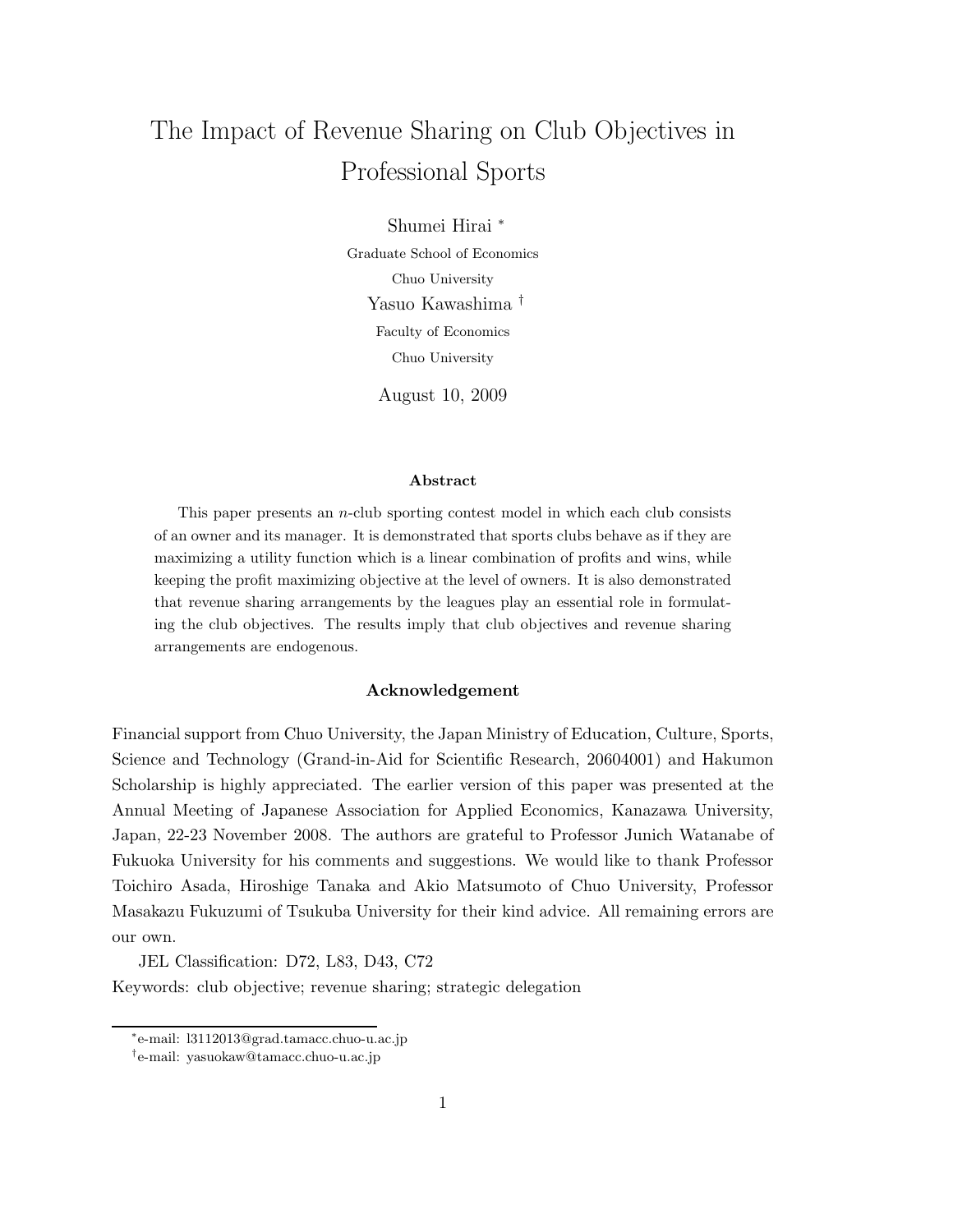#### **1 Introduction**

The purpose of this paper is to show that the objectives of sports clubs can be explained by revenue sharing arrangements which a league uses. We present an n-club sporting contest model which each club consists of an owner and its manager, which is closely related to the strategic delegation literature (Fershtman and Judd 1987; Sklibas, 1987): Profit maximizing owners set goals for managers to pursue, and managers compete for the given goals. The present model will first show that sports clubs will behave as if they are maximizing a utility function which is a linear combination of profits and wins (Sloane, 1971; Rascher, 1997). Then, we will show that as the league intensifies revenue sharing, club objectives become more profit oriented; on the other hand, if the league lacks a redistribution mechanism, club objectives are more win oriented. This result is quite consistent with the relation between existing empirical observations of club objectives described below and a system of revenue sharing in real-world sports leagues.

Since pioneering works of Rottenberg (1956) and Sloane (1971), the general perception is that professional sports clubs in the U.S. traditional leagues, such as Major League Baseball (MLB) and the National Football League (NFL), are more commercially oriented and have become more businesslike companies than in European football. Some empirical evidence from the U.S. traditional leagues confirms the hypothesis that clubs' main objective is profit maximization (Ferguson *et al.*, 1991; Alexander, 2001).<sup>1</sup> On the other hand, it has been widely held that European football clubs are primarily interested in sporting objectives, such as win maximization subject to a budget constraint; see Késenne (1996, 2000). However, Andreff and Staudohar (2000) argue that European football clubs are evolving toward the American sports clubs' financial structure because of recent revenue growth, especially from broadcasting, and the conversion of many clubs to joint stock companies. This might be expected to lead to a great emphasis on profits and thus behavior more akin to the North American model (Hoehn and Szymanski, 1999; Fort, 2000). Yet, Garcia-del-Barrio and Szymanski (2009) empirically find that behavior of clubs in English and Spanish leagues over the period 1994-2004 seem to closely approximate win maximization subject to a financial constraint. They suggest that football club executives may find it in their best interest to maximize wins.

This paper is motivated by these observations above: Although, in the past few years, financial models in European professional sports came closer to the U.S. professional sports model, club objectives in Europe and the U.S. leagues are different. Our investigation demonstrates that objectives of clubs may be affected by the organization of sports leagues, while keeping the profit maximizing objective at the level of owners. In the past, most owners were individuals; more recently, the form of sports club ownership has become diversified, such as corporations and limited partnerships, due to the costs of purchasing and operating a club. These owners usually invest a sum of money, hoping for a profitable

 $1$ However, for several reasons, these results are not entirely convincing. See Zimbalist (2003) for details.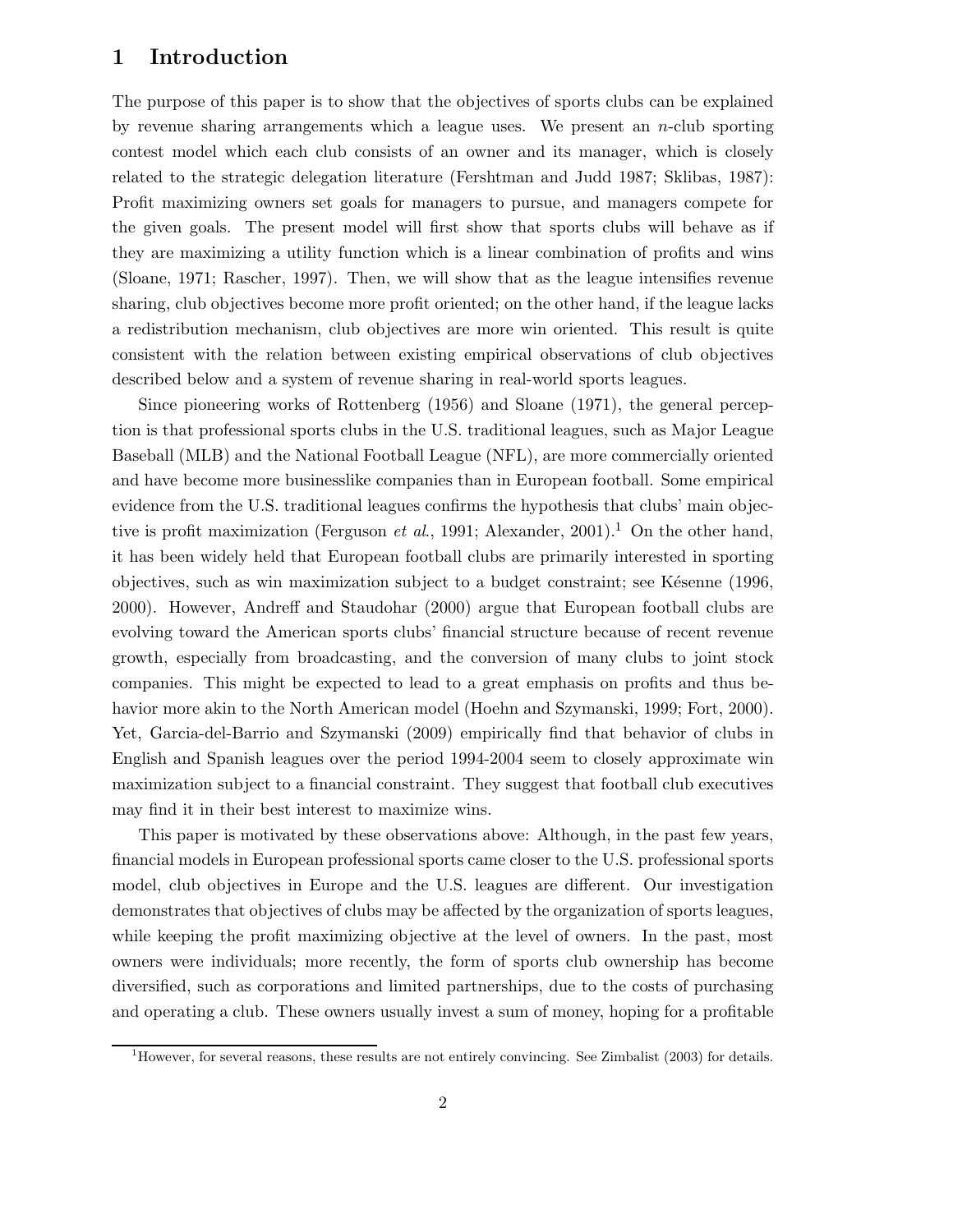return, but do not take an active part in the management of the club. Thus, when we say an "owner", we mean a decision-maker whose objective is to maximize the profits of the club. A "manager" refers to an agent that the owner hires to delegate all player personnel decisions and decides on an investment level in playing talent. What has to be emphasized is that we define club objective as an objective function for the manager.

Although there are substantial differences in the organizational framework of North American and European sports leagues, the principal difference that this paper focuses on is the revenue sharing rules used by the leagues.<sup>2</sup> Revenue sharing arrangements are typically more extensive in the U.S. sports than in European football. In Europe, there are almost no gate-sharing arrangements. There are no arrangements for the sharing of income from merchandising such as exist in the U.S. sports leagues. While collective selling of media rights exists in most European football leagues, the distribution formulas tend to favor the strong clubs; this is known as performance-based reward schemes. So, with these institutional differences of revenue sharing arrangements in mind, the present paper shows why professional sports clubs in European football are more win oriented than in the U.S. sports leagues.

The intuition behind our results can be explained using the club-objective function which is a linear combination of profits and wins. If revenue sharing arrangements are limited and/or the league authorities choose a performance-based reward scheme, then potential revenue of the club would be closely correlated with the success of the club. Under such organizational framework of sports leagues, the more weight a club puts on wins, the more it invests in playing talent; consequently, the club will be more successful and attractive to fans or broadcasters. Thus, profit maximizing owners give an incentive to and put pressure on managers of clubs to win. On the other hand, if the leagues engage in the leveling of club revenues via revenue sharing arrangements, then the relation between improvements in club performance and increases in club revenue is weak; hence, owners will force managers to strive for profit maximization. As mentioned above, there is a much lower incidence of revenue sharing in Europe. Then, in view of our results, this means that professional sports clubs in European football are more win oriented than in the U.S. sports leagues.

Our analysis also can shed some light on the effect of revenue sharing policy. In theory, there seems to be an emerging consensus that the nature of clubs in a league as profit or win maximizers may affect the success of policies to promote competitive balance, such as revenue sharing and salary caps (see e.g., Zimbalist, 2003; Késenne, 2007; Vrooman, 2007).<sup>3</sup> However, our results suggest that club objectives may alter after a

<sup>2</sup>Other differences are league system (e.g. promotion and relegation), league functions (e.g. centralized marketing), player market (e.g. rookie draft) and so on.

<sup>3</sup>To put it more concretely, revenue sharing has no positive impact on competitive balance in a profit maximization league where clubs are profit maximizers (e.g., U.S. sports leagues); on the contrary, if all clubs are win maximizers (e.g., European football leagues), revenue sharing is effective in establishing a more balanced distribution of talent among clubs.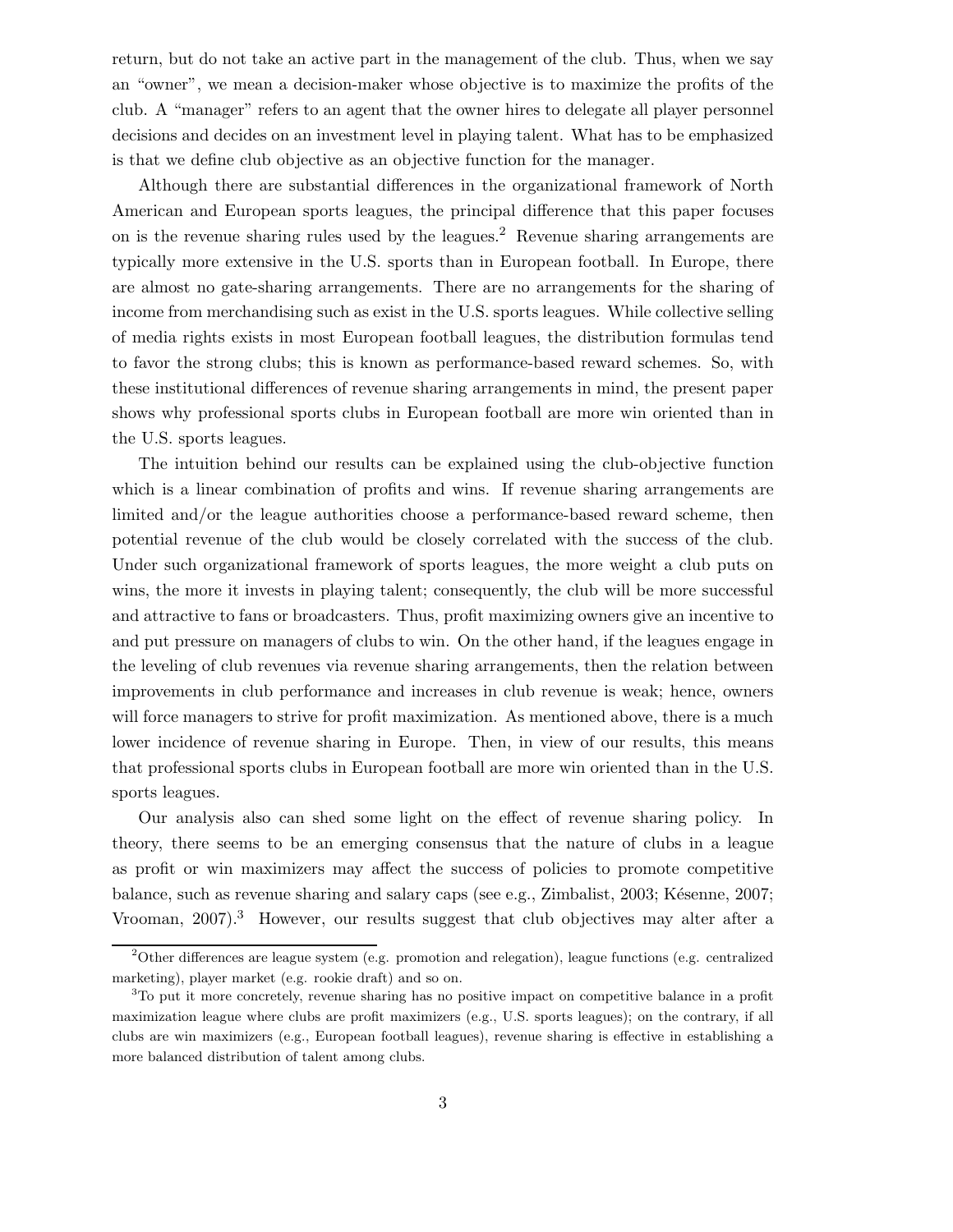change of revenue sharing arrangements. Therefore, league authorities should recognize that competitive-balance rules may affect not only clubs' investment level in playing talent but also their objectives.

The remainder of the paper is organized as follows. Section 2 presents an  $n$ -club sporting contest model. In Section 3, we present our main results and show some important features of our model. Concluding remarks are given in Section 4.

### **2 Sporting Contest with Revenue Sharing**

We consider a professional sports league. A league is made up of  $n(n \geq 2)$  clubs in which each club consists of an owner and its manager who are both risk neutral. Our analysis of the sports league is formulated as a dynamic game with complete and perfect information and the concept of equilibrium is defined as the subgame perfect equilibrium. At the first stage, each owner i simultaneously has to decide on an incentive scheme for his manager i. At the second stage, each manager i observes all chosen incentive schemes. After that, the managers simultaneously choose their clubs' investment level in playing talent.

To simplify our expositions and to proceed with the analysis, we specify the revenue function of a club as follows:

$$
R_i(s_i) = s_i R, \quad i = 1, \cdots, n,
$$
\n<sup>(1)</sup>

where  $R > 0$  is the total market volume of a given league sport, which is exogenously determined (e.g., by sales of tickets, TV rights revenues, merchandising, revenues from advertising and sponsorship etc.)<sup>4</sup>;  $s_i$  is the share of talent of the club or the relative quality of the club. We assume that the relative quality of the club is characterized by the contests success function (CSF) and depends on the proportion of playing talent hired by each club. We use the typical logit CSF, which is the most widely used functional form of a CSF in sporting contests.<sup>5</sup> The share of talent of the club can be defined as

$$
s_i(t_1, \dots, t_n) = \begin{cases} \frac{t_i}{\sum_{j=1}^n t_j} & \text{if } \sum_{j=1}^n t_j > 0\\ \frac{1}{n} & \text{otherwise}, \quad i = 1, \dots, n, \end{cases} \tag{2}
$$

where  $t_i \geq 0$  is investment in playing talents of a club. In view of (1) and (2), the revenue function of a club means that with an increase in a club's share of playing talent, the clubs will be more successful and attractive to fans or broadcasters, and thus generate a higher revenue through the sale of tickets, broadcasting rights, sponsorship money etc.

We now present the simplest revenue sharing arrangement in order to investigate the impact of interventions by a league on club objectives. In real-world sports leagues, there

<sup>&</sup>lt;sup>4</sup>Exogeneity of *R* is assumed for simplicity. If the total market size *R* is endogenously determined, different results may be obtained. However, here it is left to future research to investigate these extensions.

 $5$ See the excellent survey by Szymanski (2003) and the references therein.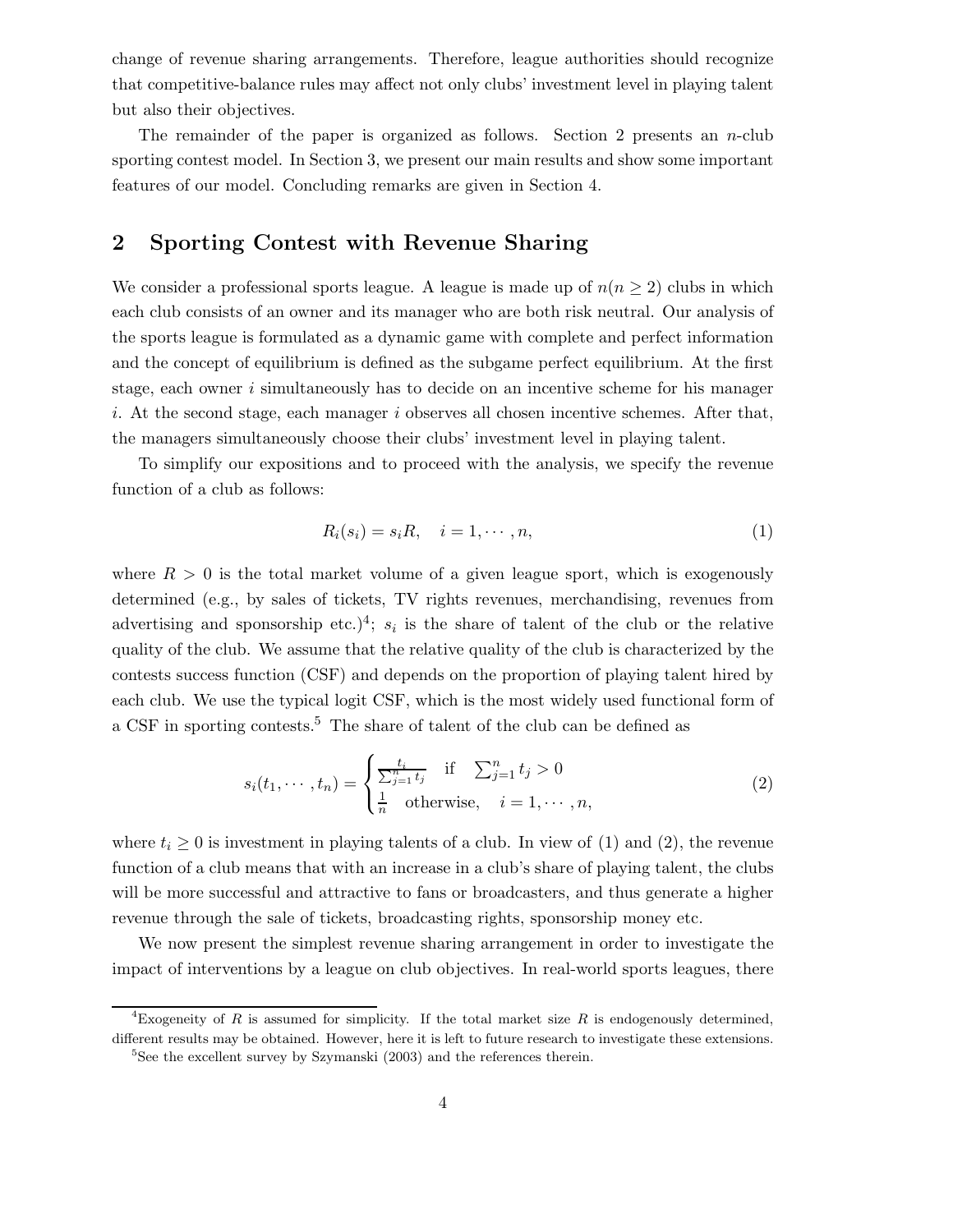are several arrangements for sharing revenue: Gate revenue sharing, pool revenue sharing, sharing broadcasting revenues and a complex combination of these.

In theory, it has been recognized that different revenue sharing arrangements can have a different impact on competitive balance (see e.g. Késenne, 2007). However, apart from any impact on competitive balance, another consequence of revenue sharing is the leveling of club finances. So, from this point of view, a model of revenue sharing is formulated as follows:<sup>6</sup>

$$
R_i(s_i; \alpha) = \alpha s_i R + \frac{1 - \alpha}{n} R = R\left(\alpha s_i + \frac{1 - \alpha}{n}\right), \quad 0 < \alpha \le 1, \qquad i = 1, \cdots, n,\tag{3}
$$

where  $\alpha$  measures the level of revenue sharing chosen by sports leagues. This parameter gives the share of a club's revenue that depends on the relative quality of the club. Then equation (3) shows that club i's revenue can be decomposed into two components. The first revenue component is the variable part  $s_iR$ . It follows from (1) and (2) that this term describes club i's revenue under the condition of no revenue sharing arrangement  $(\alpha = 1)$ . The second component is the fixed part  $(\frac{1-\alpha}{n})R$ . Independent of on-field success, this part will always bring in a part of club i's revenue as long as revenue sharing takes place  $(\alpha < 1)$ . Therefore, as  $\alpha$  is close to zero, an egalitarian sharing rule is introduced or intensified by the league; consequently, the relationship between improvements in the relative quality of the club and increases in club revenue becomes weak.<sup>7</sup> Note that the assumption of a positive real number for  $\alpha$  reflects the fact that no European football leagues and the U.S. traditional leagues share all revenues.<sup>8</sup>

On the cost side, in line with most of the existing literature, we assume that talent can be hired in the players' labor market at a constant marginal cost  $c > 0$ , so that the cost function can be written as:

$$
C_i(t_i) = ct_i, \quad i = 1, 2, \cdots, n. \tag{4}
$$

Under the conventional hypothesis of a perfectly competitive labor market, clubs are wage takers, so that the unit cost of talent is the same for every club.

It follows from  $(2),(3)$  and  $(4)$  that with revenue sharing, the profit function for club

 ${}^{6}$ Typically, revenue sharing as a distribution or redistribution means that revenue that is earned by one club is given to other clubs.For the purpose of this paper and analytical tractability, here we omit the tax on clubs' local-revenue from revenue sharing system.

 ${}^{7}A$  similar after-sharing revenue function can be found in Dietl *et al.* (2008). Note that as in Tullock (1980), they have used the logit CSF for *n* clubs as the probability of winning the championship in order to model revenue sharing arrangements. However, the logit-form approach is also used to describe market share so that we have no uncertainty and no winner-take-all situation in our model (see e.g. Schmalensee 1976; Kräkel and Sliwka, 2006).

<sup>8</sup>Single-entity leagues, such as Major League Soccer (MLS), the Women's National Basketball Association (WNBA) and the Women's United Soccer Association (WUSA), share all revenues and expenses equally, regardless of the size of the market.In this paper, however, we are not concerned with the single-entity league.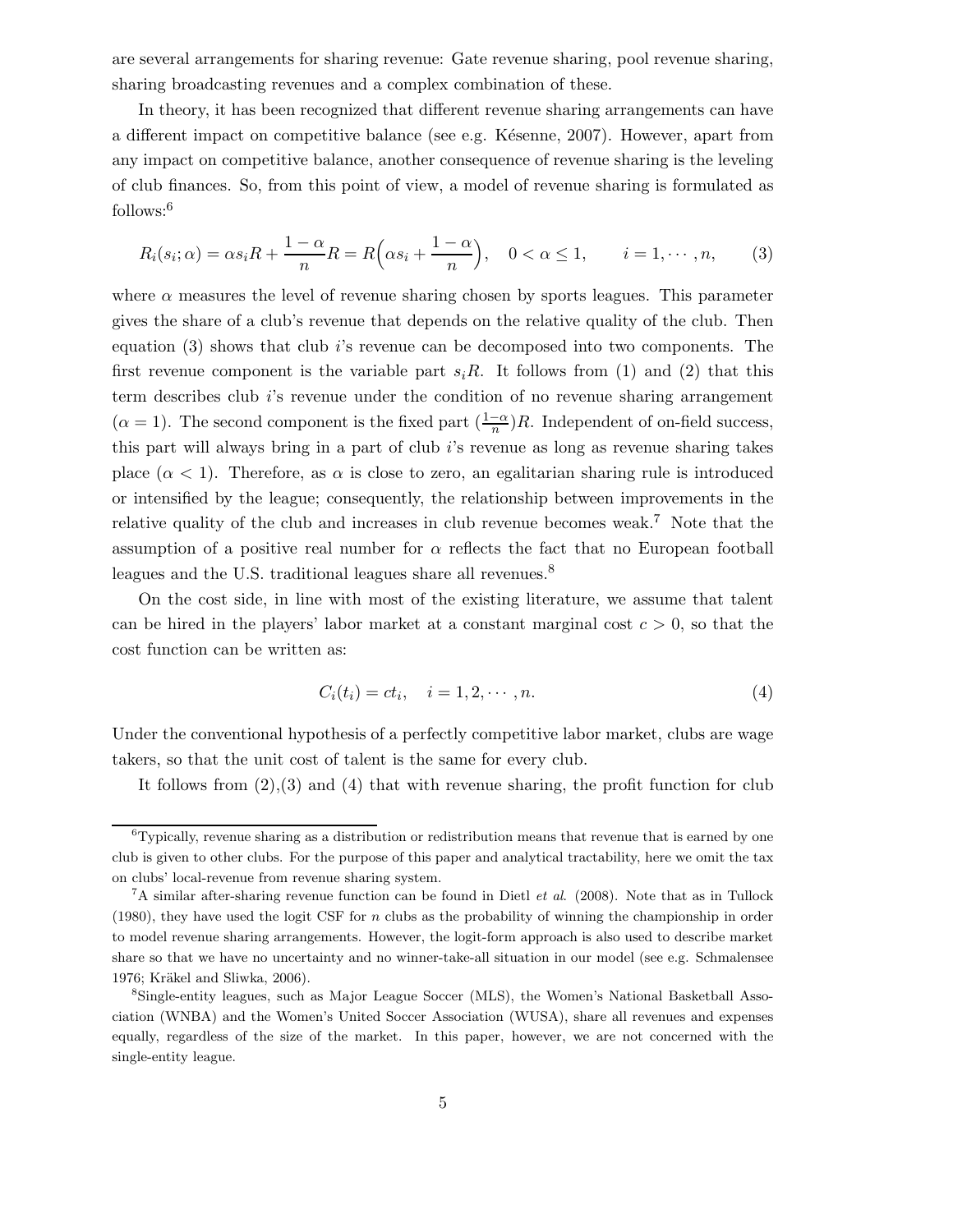$i$  is described by

$$
\pi_i(t_1,\dots,t_n;\alpha) = R\left(\alpha s_i + \frac{1-\alpha}{n}\right) - ct_i = R\left(\alpha \frac{t_i}{\sum_{j=1}^n t_j} + \frac{1-\alpha}{n}\right) - ct_i, \quad i = 1,\dots,n. \tag{5}
$$

The owner's objective is to maximize these profits.

Next, in the spirit of Fershtman and Judd (1987), Sklibas(1987) and Rascher (1997), it is assumed that club i's manager is motivated to choose  $t_i$  to maximize a linear combination of profits and wins, which can be written as:<sup>9</sup>

$$
O_i(t_1, \cdots, t_n; \theta_i, \alpha) = \pi_i + \theta_i w_i, \quad \theta_i \ge 0, \quad i = 1, \cdots, n.
$$
 (6)

where  $\theta_i$  is the incentive parameter chosen by owner i in order to maximize his profits; following the existing literature,  $w_i$  represents the winning percentage for each club and is written  $as:^{10}$ 

$$
w_i(t_1, \dots, t_n) = \frac{n}{2} \frac{t_i}{\sum_{j=1}^n t_j}, \quad i = 1, \dots, n.
$$
 (7)

As already mentioned in the Introduction, we define club objective as an objective function for the manager in equation (6). Then, it allows clubs to be more profit oriented or more win oriented because the weight parameter  $\theta_i$  can be different for every club. Note that  $\theta_i = 0$  means that owner *i* forces the manager to maximize profit only.<sup>11</sup>

As in Fershtman and Judd (1987), the managers' compensation contracts are publicly observable and linear in the objective function:

$$
U_i=A_i+B_iO_i\geq \bar U,
$$

where  $A_i$  and  $B_i$  are constants, and  $U_i$  and  $\overline{U}$  are the manager's wage and reservation utility respectively. It is assumed that this reservation utility is zero so that it will always pay for an owner to delegate decisions. Note that in equilibrium, the owner will earn the whole surplus  $\pi_i$  as a manager's participation constraint will always be binding. Hence, in the following we only have to care about the effect of  $\theta_i$  on the managers' choice of  $t_i$ .

Finally, in the analysis of sports league, it is conventionally assumed that the total supply of talent is fixed. Authors who have made this assumption have used a non-Nash conjecture  $\frac{\partial t_i}{\partial t_j} = \frac{-1}{n-1} \neq 0$  for all  $i \neq j$  to reflect this scarcity in each club's first-order condition (Fort and Quirk, 1995; Vrooman, 1995): The loss of playing talent, caused by an increase of playing talent in one club, is spread evenly among the rival clubs. However,

 $9$ Fershtman and Judd (1987) and Skilvas (1987) use a combination of profits and revenues. On the other hand, Rascher (1997) assumed that sports clubs are maximizing a linear combination of profits and wins. However, note that in Rascher (1997), an owner and a manager were modeled as a single entity.

 $10<sup>10</sup>$ As long as every club plays the same number of games, it can be shown that the sum of win percentages of all clubs is not equal to 100% but equals half the number of clubs in the league (see e.g. Fort and Quirk, 1995; Késenne, 2007).

 $11$  We shall take the owners' delegation decisions as exogenous, though it can be interpreted another way: There is no delegation at all and the owner also serves as the manager of the club.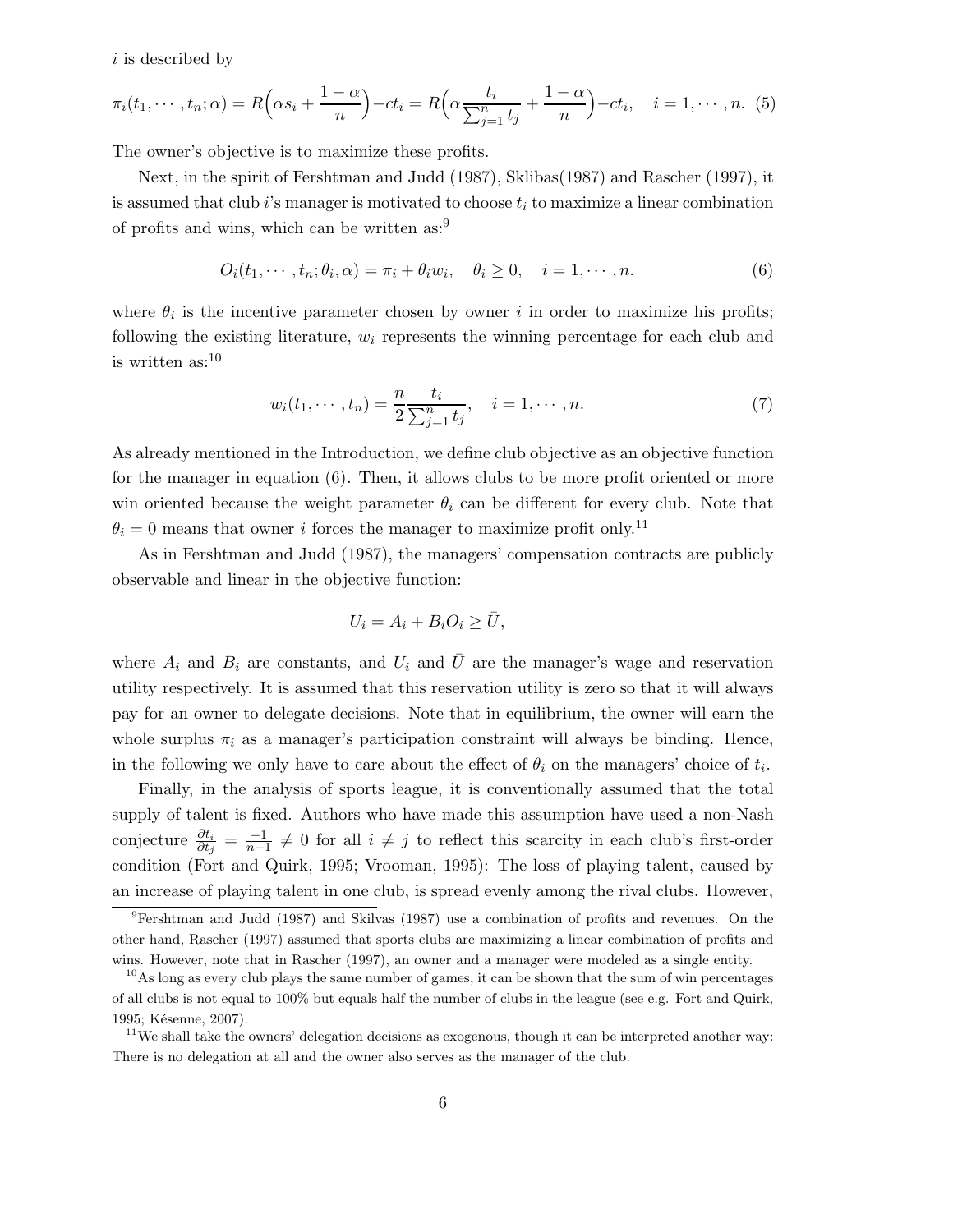in view of game theoretic approach and a distinctive feature of European football players' labor market, Szymanski and Késenne (2004) choose to apply a Nash conjecture  $\frac{\partial t_j}{\partial t_i} = 0$ in the determination of theoretical sports league equilibrium.<sup>12</sup> Indeed, opinion is divided among sports economists on this subject, but we use the Nash conjecture in this paper.<sup>13</sup> The main reason is that we would like to compare the North American and European sports leagues on the basis of the same theoretical assumptions. Moreover, as Szymanski (2004) acutely pointed out, as far as modeling the game is concerned, there is no inconsistency between the use of Nash conjecture and the assumption that supply of talent is fixed . A game involving a fixed supply is simply a type of zero-sum game, and zero-sum games can have Nash equilibria.

## **3 Club Objectives and Revenue Sharing**

To solve our two-stage game, we rely on backward induction. Consider first the game played among the managers at the second stage given their respective objective functions (6). For simplicity, the following definitions are useful:

$$
T = \sum_{j} t_j, \quad T_{-i} = \sum_{j \neq i} t_j, \quad z_i = \alpha R + \frac{n\theta_i}{2},
$$

where  $T$  and  $T_{-i}$  are total investments in playing talent within a league and the aggregate investments in playing talent by all competitors of club  $i$  respectively. It follows from  $(5)$ , (6), (7) and the above definitions that we can rewrite the objective function for manager i as

$$
O_i = R\left(\alpha \frac{t_i}{\sum_{j=1}^n t_j} + \frac{1-\alpha}{n}\right) - ct_i + \theta_i w_i = R\left(\alpha \frac{t_i}{\sum_{j=1}^n t_j} + \frac{1-\alpha}{n}\right) - ct_i + \theta_i \left(\frac{n}{2} \frac{t_i}{\sum_{j=1}^n t_j}\right)
$$
  
= 
$$
\frac{1-\alpha}{n} R + (\alpha R + \frac{n\theta_i}{2}) \frac{t_i}{\sum_{j=1}^n t_j} - ct_i = \frac{1-\alpha}{n} R + z_i \frac{t_i}{T} - ct_i, \quad i = 1, \dots, n.
$$
 (8)

The objective of each manager is to maximize  $O_i$  subject to  $t_i \geq 0$ . By using the Kuhn-Tucker conditions for a maximum, subject to inequality constraints, we obtain:

$$
t_i = 0 \t if z_i \le cT_{-i},
$$
  
\n
$$
z_i \frac{T_{-i}}{(t_i + T_{-i})^2} - c = 0, \t if z_i > cT_{-i}.
$$
  
\n(9)

 $12A$  theoretical reason is that if each club makes a single choice, simultaneously and independently of the choices of others, its rivals will have no opportunity to respond; hence it makes no sense to talk of any conjectural variation other than zero.Another reason is that after the liberalisation of football players' labor market by the Bosman verdict (1995), an extra talent in one club does not necessarily imply a loss of talent in another club in the same league.

<sup>&</sup>lt;sup>13</sup>See Szymanski (2004), Eckard's (2006) comment and Szymanski's (2006) reply for details.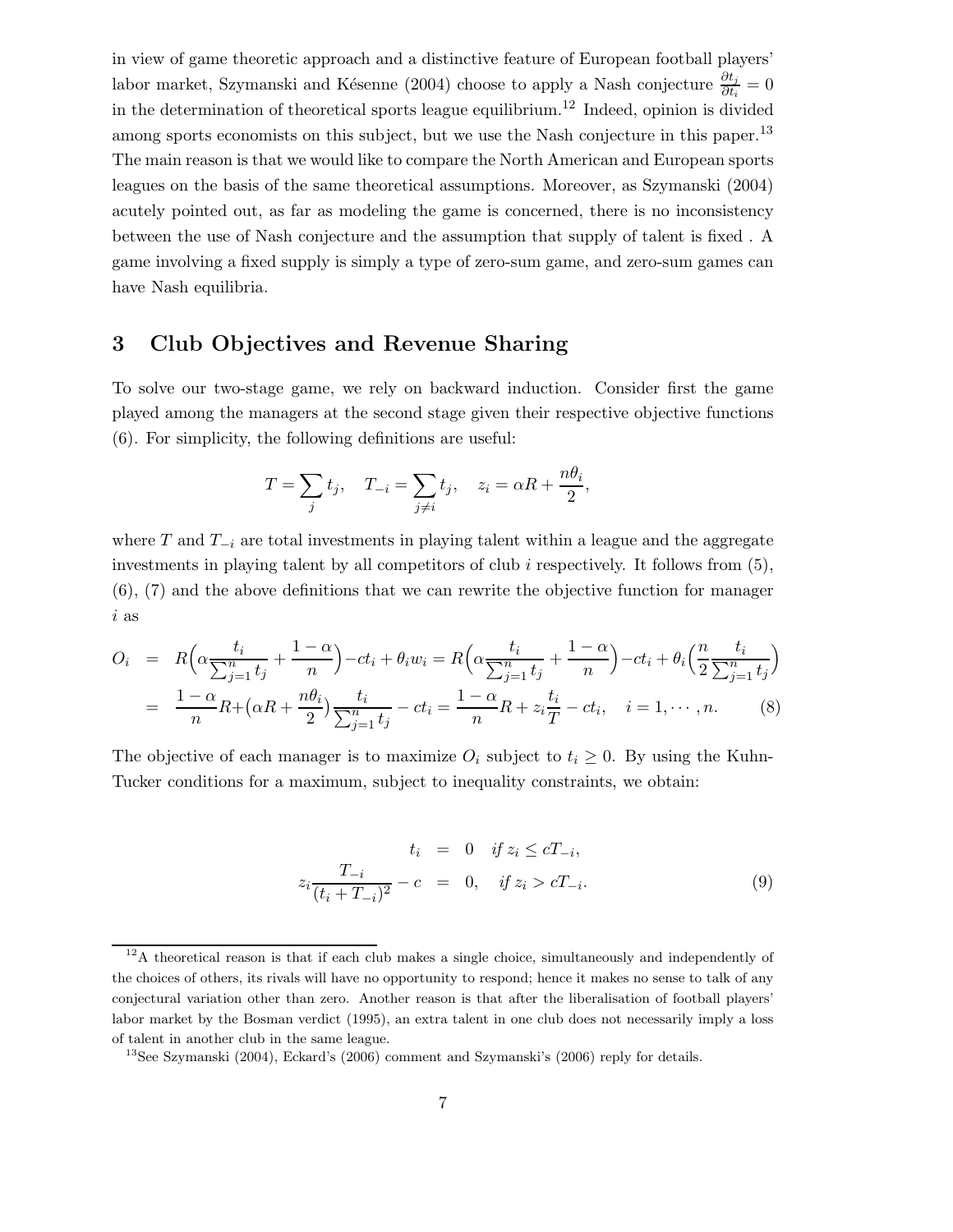We can solve these equalities for  $t_i$  to obtain manager i's reaction function:

$$
t_i = \max\left(\sqrt{\frac{z_i}{c}T_{-i}} - T_{-i}, 0\right) \quad i = 1, \cdots, n.
$$

To find an equilibrium we must solve this system of  $n$  equations. Note that not all managers invest strictly positive amounts in playing talent. Let  $H$  denote the set of active clubs whose managers invest strictly positive amounts in playing talent. For notational simplicity, we now use the new definitions:

$$
\Theta \equiv \sum_{i \in H} \left( \frac{1}{z_i} \right), \quad \Theta_{-i} \equiv \sum_{j \in H \setminus \{i\}} \left( \frac{1}{z_j} \right).
$$

For a given vector of incentive parameters  $(\theta_1, \dots, \theta_n)$  the following result characterizes the Nash equilibrium of the second stage.

**Lemma 1.** *A unique Nash equilibrium exists at the second stage, which has the following properties: There is a subset*  $H \subseteq \{1, \dots, n\}$  *of all managers who invest positive amounts in playing talent. The managers contained in this subset are those that have the*  $m = \sharp H$ *highest*  $\theta_i$  *values. The investment level of each manager in the subset is* 

$$
t_i = \frac{(m-1)\left(\Theta_{-i} - (m-2)\frac{1}{z_i}\right)}{c\Theta^2}.
$$
\n(10)

*The managers with the*  $n - m$  *lowest*  $\theta_i$  *do not spend any resources on playing talent. For the*  $\theta_i$ *s* of the managers contributing positive amounts on playing talent the following *condition holds:*

$$
\Theta_{-i} > \frac{m-2}{z_i}.\tag{11}
$$

*All managers with*  $\Theta_{-i} \leq \frac{m-2}{z_i}$  *choose*  $t_i = 0$ *. The managers with the two highest*  $\theta_i$  *always contribute a strictly positive amount on playing talent.*

*Proof.* First, we will show uniqueness of the Nash equilibrium at the second stage by following the approach in Cornes and Hartley (2005). Suppose we have an equilibrium  $(t_1, \dots, t_n)$ . Recall that  $T \equiv \sum_j t_j$ . If  $t_i > 0$ , we must have from (9) that

$$
z_i \frac{(T - t_i)}{T^2} - c = 0, \Rightarrow t_i = T - \frac{cT^2}{z_i}.
$$

Then we define

$$
t_i(T) = \max\left\{T - \frac{cT^2}{z_i}, \ 0\right\},\tag{12}
$$

which is referred to by Cornes and Hartley as the manager i's *replacement function*. The replacement function gives the unique value (possibly an equilibrium) of  $t_i$  given that the total investments in playing talent is T. Furthermore, rather than use the replacement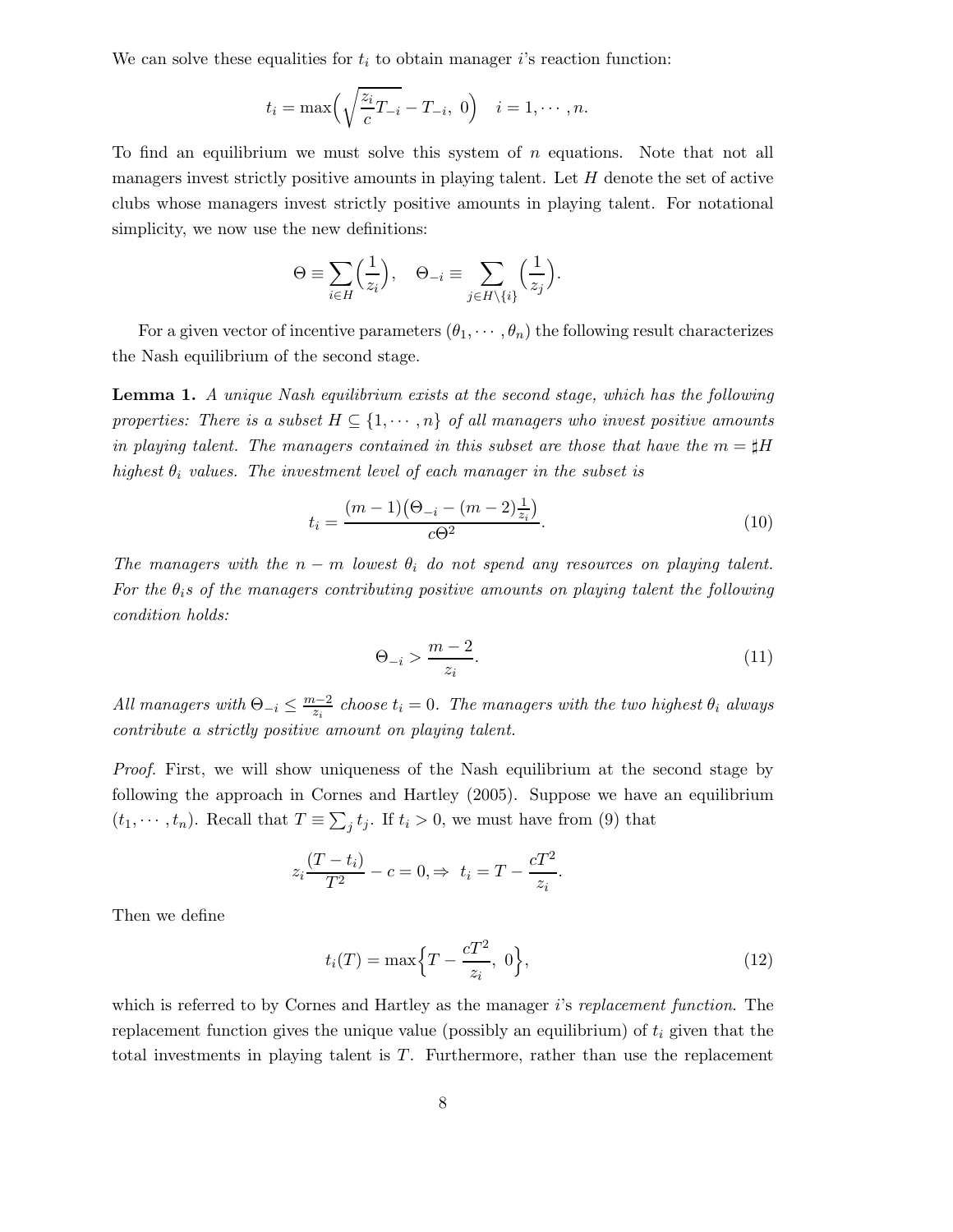function directly, it proves convenient to divide both sides of  $(12)$  by  $T > 0$ . The resulting function

$$
s_i(T) = \max\left\{1 - \frac{cT}{z_i}, 0\right\},\tag{13}
$$

which is called the manager is *share function* by Cornes and Hartley. Nash equilibrium values of T occur where the aggregate share function,  $\sum_i s_i(T)$ , equals unity. In our model, it follows from  $(13)$  that this gives T satisfying

$$
\sum_{i=1}^{n} s_i(T) = \sum_{i=1}^{n} \left( \max \left\{ 1 - \frac{cT}{z_i}, 0 \right\} \right) = 1.
$$

The aggregate share function is monotonically decreasing, and has a value  $n(> 1)$  if  $T = 0$  but tends to 0 if T becomes large. Hence, a unique T and therefore a unique equilibrium must exist. In fact, solving this equation for active clubs, Nash equilibrium total investments in playing talent level yields

$$
T = \frac{m-1}{c\Theta}.\tag{14}
$$

Substituting this into active clubs' replacement function (12), we have

$$
t_i = T - \frac{cT^2}{z_i} = \frac{m-1}{c\Theta} - \frac{c}{z_i} \left(\frac{m-1}{c\Theta}\right)^2
$$
  
= 
$$
\frac{(m-1)(z_i\Theta - (n-1))}{cz_i\Theta^2}.
$$

Using  $\Theta_{-i} \equiv \sum_{j \in H \setminus \{i\}} (\frac{1}{z_j})$  and  $z_i \Theta = 1 + z_i \Theta_{-i}$ , this can be rearranged as

$$
t_i = \frac{(m-1)\left(\Theta_{-i} - (m-2)\frac{1}{z_i}\right)}{c\Theta^2},
$$

which is the Nash equilibrium investment of each manager in the subset  $H$ . Note that the existence of the equilibrium is guaranteed because the manager's objective function in (8) satisfies the second-order conditions. In fact, it follows from (8) that the second-order condition of the ith manager is given by

$$
\frac{\partial^2 O_i}{\partial t_i^2} = -z_i \frac{2T_{-i}}{(t_i + T_{-i})^3} = -(\alpha R + \frac{n\theta_i}{2}) \frac{2T_{-i}}{(t_i + T_{-i})^3} < 0, \text{ for } \theta_i \ge 0,
$$

where the inequality comes from the assumption that  $\alpha$  is a positive real number.

To obtain the condition for positive investment level for club i just check that  $t_i > 0$ is equivalent to  $\frac{(m-1)(\Theta_{-i}-(m-2)\frac{1}{z_i})}{c\Theta^2} > 0$  and this is equivalent to

$$
\Theta_{-i} > \frac{m-2}{z_i} = \frac{2(m-2)}{2\alpha R + n\theta_i}.
$$

If this condition does not hold, the club's manager will stay out of the players' labor market and choose  $t_i = 0$ . Now we suppose without loss of generality that  $\theta_1 \ge \theta_2 \ge \cdots \ge \theta_n \ge 0$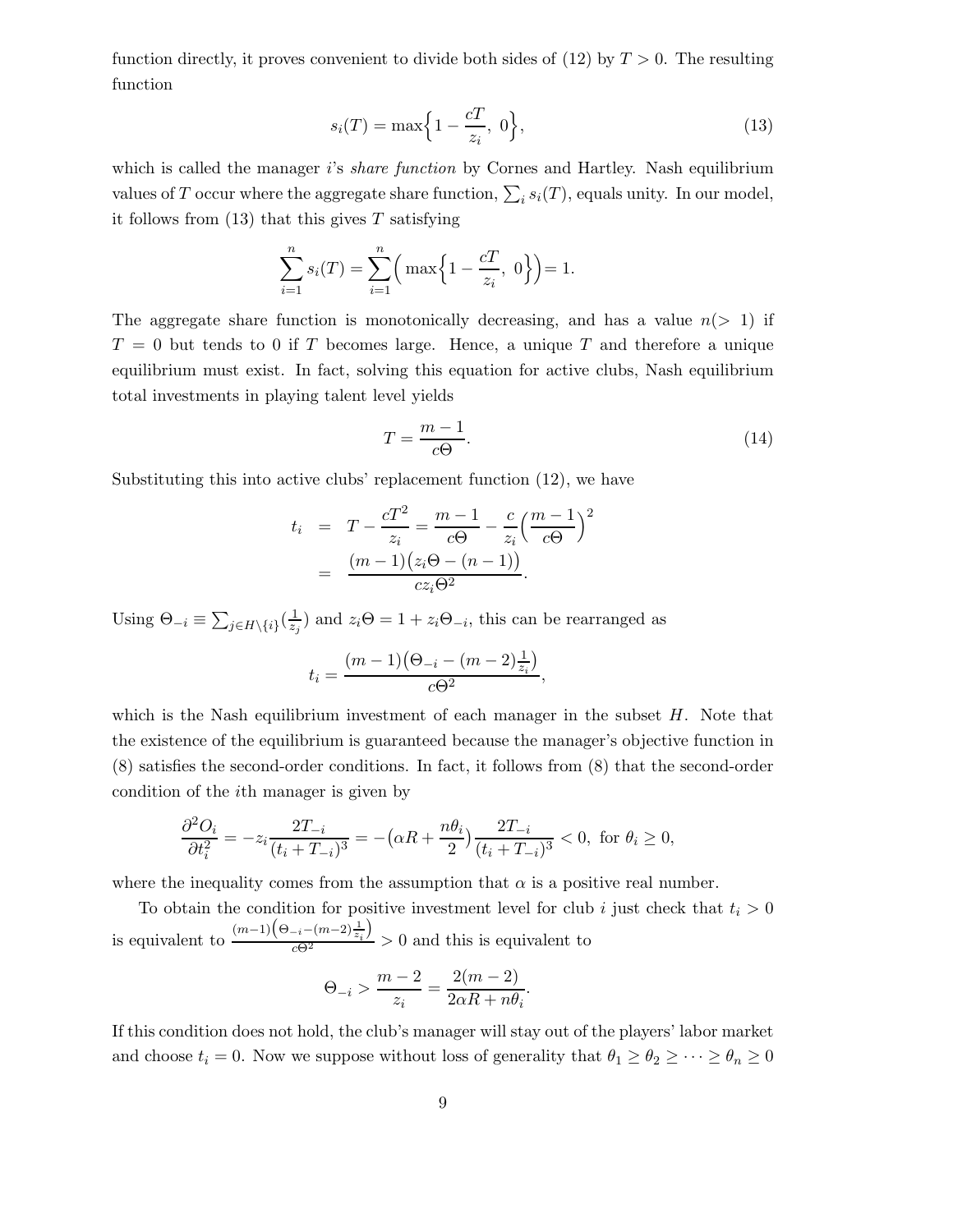holds. It follows from the inequality condition above that clubs with higher values of  $\theta_i (i \in H)$  will make positive expenditures whereas those with sufficiently low values will choose to incur no expenditure.

To see that in equilibrium at least the two managers with the two highest  $\theta_i$ s will spend positive amounts on playing talent, simply note that if the manager with the second highest  $\theta_i$  does not choose a positive  $t_i$ , the manager with the highest  $\theta_i$  can always reduce his own investment level and be better off. Hence, there is no equilibrium with only one manager investing a positive amount in playing talent. □

The results of *Lemma 1* show that the owners can not only directly influence the behavior of their managers, but also the behavior of the other clubs' managers. In particular, a weight on winning percentage has an effect of increasing the investment in talent. In fact, the derivative of (10) with respect to a change in  $\theta_i$  can be written as

$$
\frac{\partial t_i}{\partial \theta_i} = \frac{n(m-1)}{2cz_i^2\Theta^3} \left(m\Theta_{-i} - \frac{m-2}{z_i}\right) > 0,\tag{15}
$$

where the inequality sign comes from  $(11)$ . Thus, delegation opens up to the option to future actions. However, as will be shown later, whether or not clubs with larger weights on wins via delegation earn more profit than those with smaller weights is a different question.

Now we can go back to the first stage of the game where the owners simultaneously choose incentive schemes for their respective managers. In view of  $(5)$ , owner i's profits are given by

$$
\pi_i = R\left(\alpha \frac{t_i}{\sum_{j=1}^n t_j} + \frac{1-\alpha}{n}\right) - ct_i = R\left(\alpha \frac{t_i}{T} + \frac{1-\alpha}{n}\right) - ct_i, \quad i = 1, \cdots, n.
$$

where the Nash equilibrium level  $(t_1, \dots, t_n)$  of talent investments are determined by the results of *Lemma 1* for given incentive parameters  $(\theta_1, \dots, \theta_n)$ . Each owner i chooses  $\theta_i$  to maximize his profits by taking into account the incentive parameters set by his competitors and the resulting Nash equilibrium in the second stage. Indeed, in the following result we show that a symmetric subgame perfect equilibrium exists. Note that an asterisk denotes the equilibrium outcome.

**Lemma 2.** For  $n \geq 2$ , a unique subgame perfect equilibrium exists which is symmetric. *At the first stage, each owner chooses an incentive variable:*

$$
\theta^* = \frac{2(n-2)\alpha R}{(n^2 - 2n + 2)n}.
$$

*At the second stage, each manager invests* t <sup>∗</sup> *in playing talent:*

$$
t^* = \frac{(n-1)^2 \alpha R}{(n^2 - 2n + 2)cn}.
$$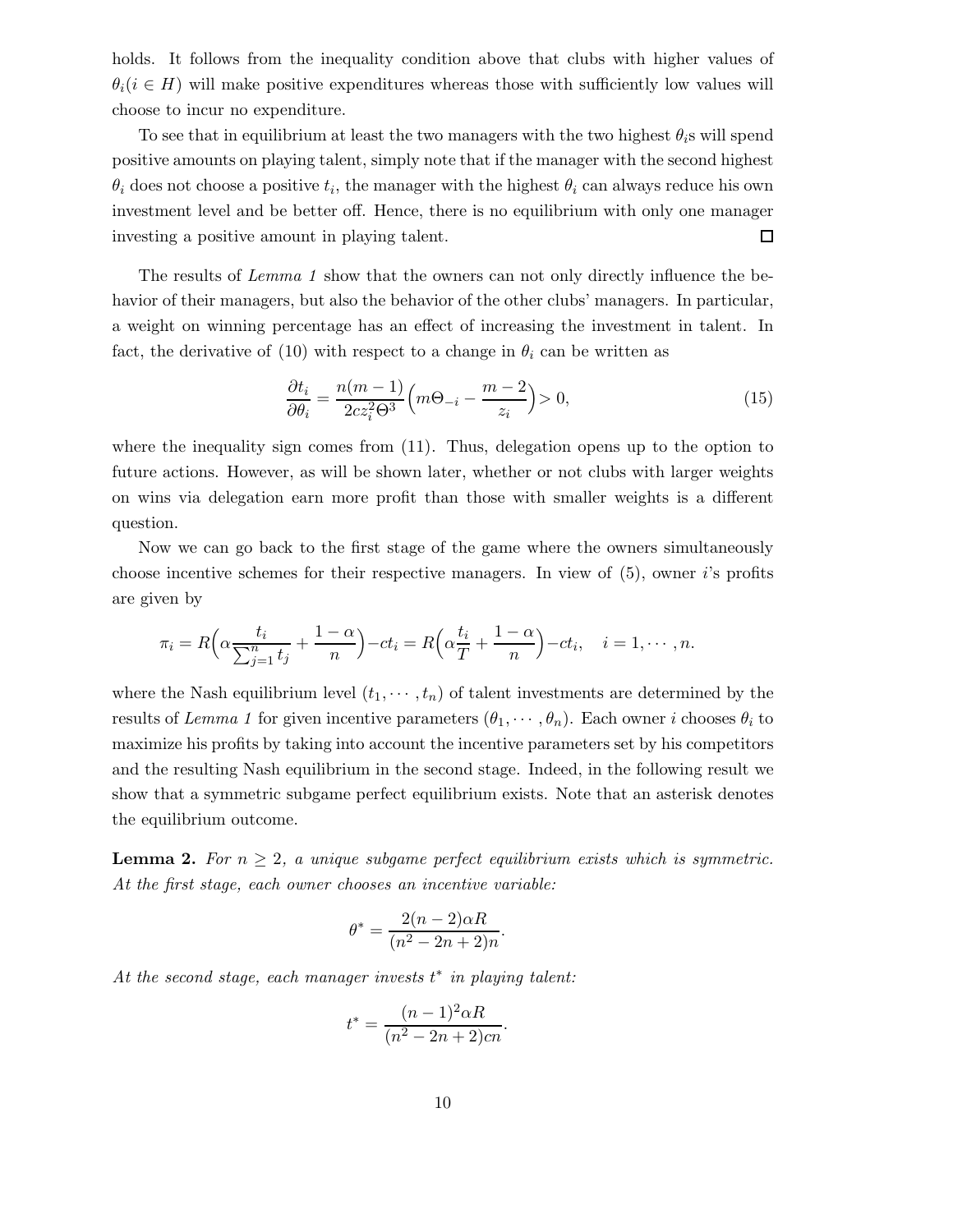*Each owner's equilibrium profits from this investment are given by*

$$
\pi^* = \frac{((n^2 - 2n + 2) - \alpha(n^2 - 2n + 1))R}{(n^2 - 2n + 2)n}.
$$

*Proof.* The proof proceeds as follows: In the first step, we analyze necessary conditions for the existence of a subgame perfect equilibrium. After this, we show existence of the characterized equilibrium in step 2.

#### *Step 1: Necessary conditions*

Suppose there is some equilibrium with  $m$  active clubs in the set  $H$  such that  $m$  managers choose  $t_i > 0$  according to (10). In view of (5), (10) and (14), owner i's profits are given by

$$
\pi_i = \frac{1 - \alpha}{n} R + \left( \alpha R \frac{1}{T} - c \right) t_i = \frac{1 - \alpha}{n} R + \frac{(m - 1)(\Theta_{-i} - (m - 2)\frac{1}{z_i})}{c\Theta^2} \left( \alpha R \frac{c\Theta}{m - 1} - c \right)
$$

$$
= \frac{1 - \alpha}{n} R + \frac{(\Theta_{-i} - (m - 2)\frac{1}{z_i})(\alpha R\Theta - (m - 1))}{\Theta^2}.
$$
(16)

Each owner i is to maximize profits  $(16)$  with incentive parameters. It follows from  $(16)$ that

$$
\frac{\partial \pi_i}{\partial \theta_i} = \frac{\partial}{\partial \theta_i} \left( \frac{1 - \alpha}{n} R + \frac{\left( \Theta_{-i} - (m - 2) \frac{1}{z_i} \right) \left( \alpha R \Theta - (m - 1) \right)}{\Theta^2} \right) = 0,
$$

which can be rearranged so that we obtain

$$
\theta_i(\alpha R\Theta - m) = \frac{4(1-m)}{n\Theta} + \frac{2\alpha R(1+m-\alpha R\Theta)}{n}.
$$
\n(17)

Then, we encounter two cases depending upon whether  $(\alpha R\Theta - m)$  is a zero or not:

1. First, suppose that  $\alpha R\Theta - m = 0$  which is equivalent to  $\Theta = \frac{m}{\alpha R}$ . Then, we get from (17) that  $\frac{2(2-m)\alpha R}{nm} = 0$  which can only hold if  $m = 2$ , i.e., there are only two active clubs. Hence, in this case we have a continuum of equilibria as follows:

$$
-\frac{2}{\Theta}+\alpha R(3-\alpha R \Theta)=0 \Rightarrow \ \theta_i=-\frac{\alpha R \theta_j}{2 \theta_j + \alpha R}, \quad i,j=1,2; \ i \neq j.
$$

However, since  $\theta_i(i = 1, 2)$  is restricted to being non-negative in this paper, we must have  $\theta_1 = \theta_2 = 0$  in this case.

2. Second, we must consider the case where

$$
\alpha R\Theta - m \neq 0. \tag{18}
$$

Note that (17) here directly implies that the incentive parameter  $\theta_i$  must be the same for all active clubs. Hence

$$
\theta_i = \theta = \frac{(1 - m + \alpha R\Theta)(2 - \alpha R\Theta)}{(\alpha R\Theta - m)n\Theta}.
$$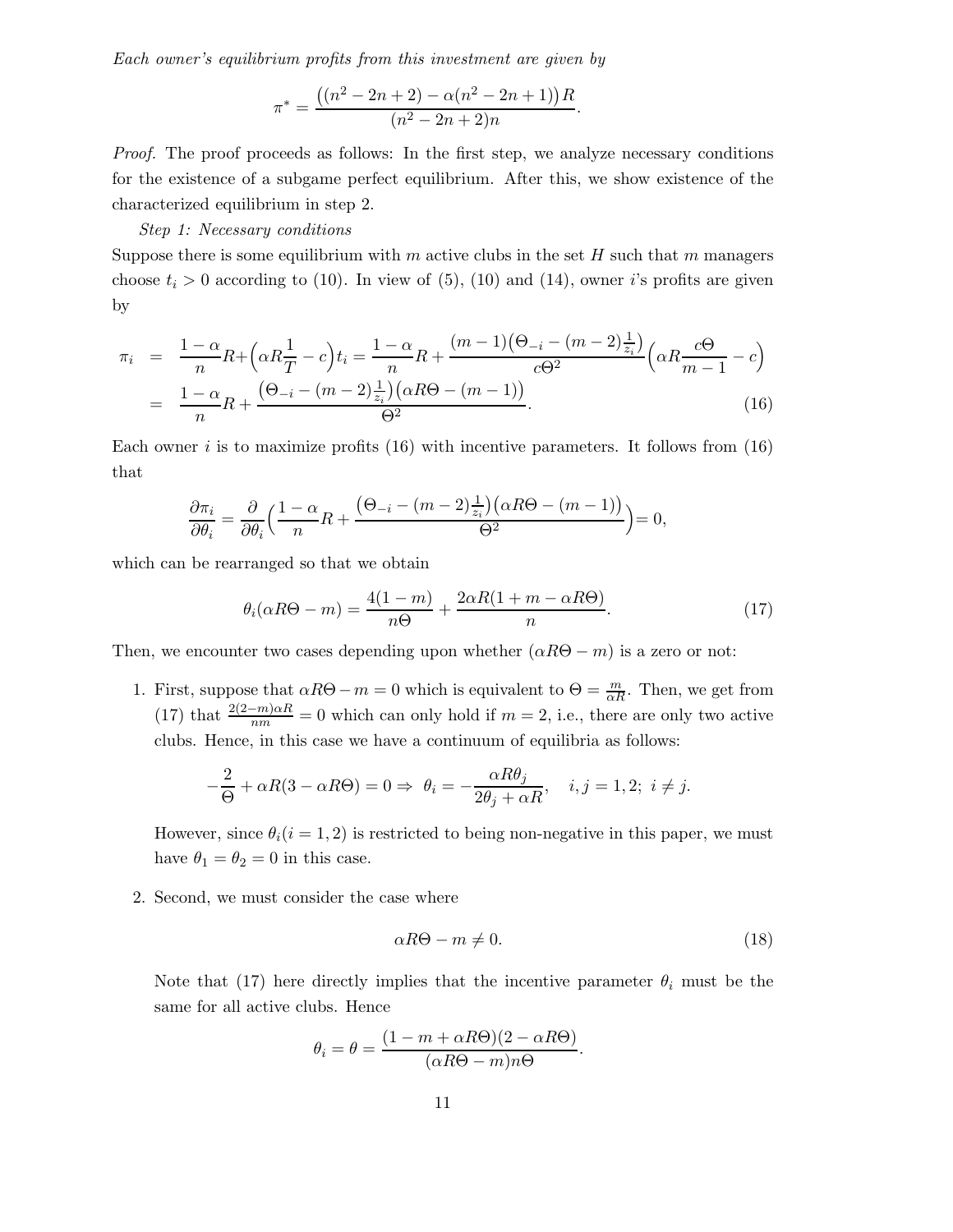As  $\Theta = \frac{m}{\alpha R + \frac{n\theta}{2}}$  we can conclude that

$$
\theta = \frac{2((m-2)\alpha R - n\Theta)(2\alpha R + (1-m)n\Theta)}{m^2 n^2 \theta} \Rightarrow \theta = \theta_m^* = \frac{2(m-2)\alpha R}{(2+(m-2)m)n}
$$

when m clubs are active. It is easy to check that (18) indeed then holds for  $m > 2$ . Hence, if there is any pure-strategy perfect equilibrium when  $m > 2$  then it will be the one where m active clubs all choose  $\theta_m^*$ .

We now have to show that there is no equilibrium in which less than  $n$  clubs are active. To do this, first suppose that there is an equilibrium with  $m(< n)$  active clubs. In that case, there must be at least one club j with  $t_j = 0$  which can only be the case if condition (11) is violated for j, i.e.,  $\Theta_{-j} \leq \frac{m-2}{z_j}$ . Note that  $\Theta_{-j} = \Theta$  as club j is inactive. Furthermore, in view of (5), this club j earns profits  $\pi_j = \frac{(1-\alpha)R}{n}$  in such an equilibrium.

Again we have to differentiate two cases. If  $m > 2$  then all active clubs in equilibrium choose  $\theta_m^*$  and we must have that  $\theta_j \leq \frac{(m-2)(\alpha R + \theta_m^*)}{m} - \alpha R$  for club j to be inactive. Suppose now that, j deviates and chooses a small value  $\theta_j = \theta_m^*$ . Note that any manager of a "previously" inactive club  $k \notin H \cup \{j\}$  will stay inactive after such a deviation. In that case, stage 2 is reached with  $m+1$  clubs which have chosen  $\theta_m^*$ . The investment level in playing talent of the  $m + 1$  active managers can then be computed from (10) as

$$
t = \frac{m\left(\frac{m}{\alpha R + \frac{n\theta_m^*}{2}} - \frac{(m-1)}{\alpha R + \frac{n\theta_m^*}{2}}\right)}{c\left(\frac{m+1}{\alpha R + \frac{n\theta_m^*}{2}}\right)^2} = \frac{m(2\alpha R + n\theta_m^*)}{2c(1+m)^2}.
$$

Then, in view of (5), each active club's profits are

$$
\pi = R\left(\alpha \frac{t}{T} + \frac{1-\alpha}{n}\right) - ct = R\left(\alpha \frac{1}{1+m} + \frac{1-\alpha}{n}\right) - ct
$$

$$
= \frac{(1-\alpha)R}{n} + \frac{2\alpha R - mn\theta_m^*}{2(1+m)^2}.
$$

These profits are positive if  $\theta_m^* < \frac{2(1-\alpha)(1+m)^2 R}{mn^2} + \frac{2\alpha R}{mn}$ . It follows from  $\theta_m^*$  above that this will be the case if

$$
\frac{2(m-2)\alpha R}{(2+(m-2)m)n} < \frac{2(1-\alpha)(1+m)^2R}{mn^2} + \frac{2\alpha R}{mn}
$$
\n
$$
\Leftrightarrow (1-\alpha)\left(m^2(m^2-1) + 2m + 2\right) + 2n\alpha > 0,
$$

which is always the case. Therefore, the difference between each active club's profits and the inactive club  $j$ 's profits is

$$
\pi - \pi_j = \frac{(1 - \alpha)R}{n} + \frac{2\alpha R - mn\theta_m^*}{2(1 + m)^2} - \frac{(1 - \alpha)R}{n} = \frac{2\alpha R - mn\theta_m^*}{2(1 + m)^2},
$$

which will be positive if

$$
\theta_m^* < \frac{2\alpha R}{mn}.
$$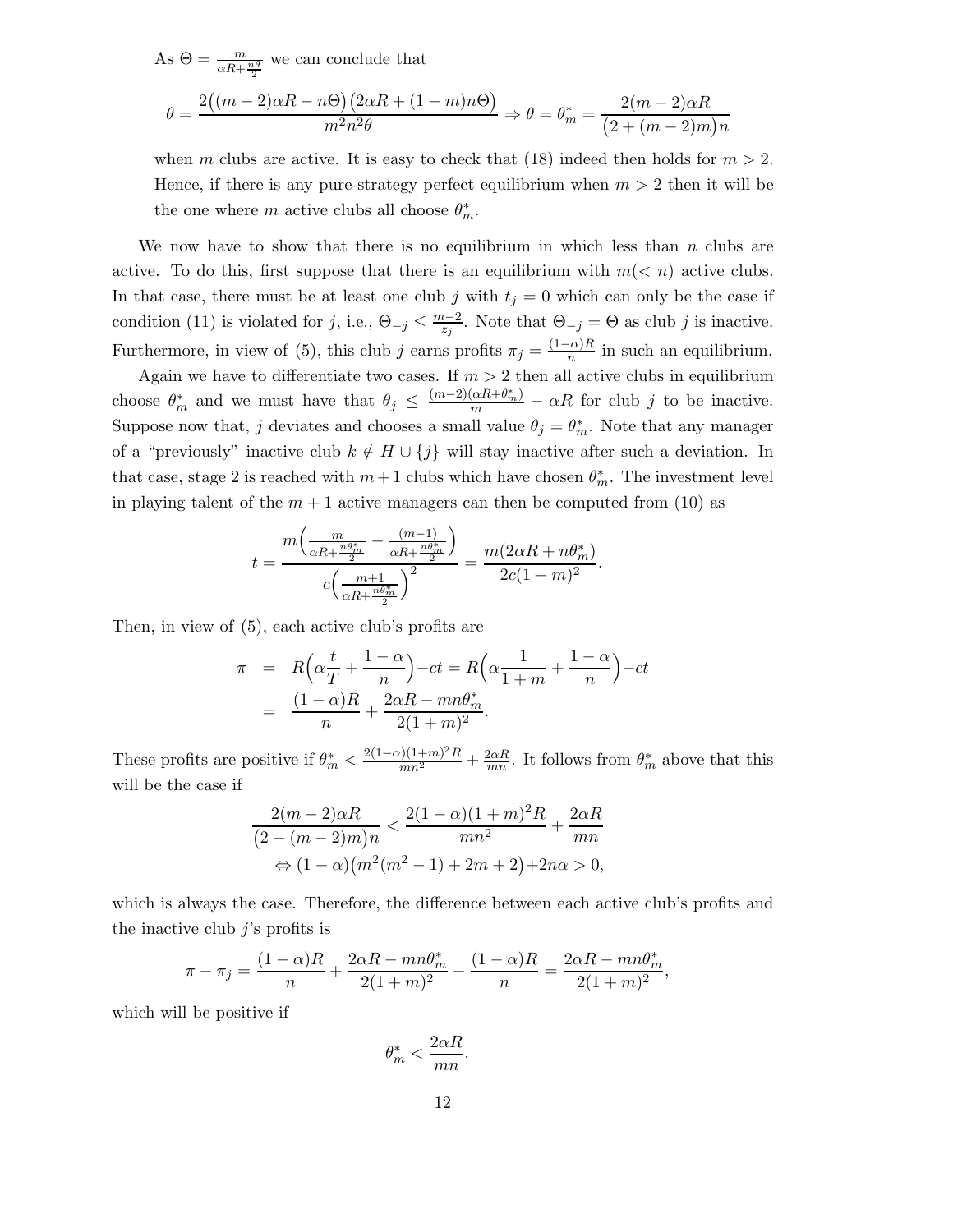As  $\theta_m^* = \frac{2(m-2)\alpha R}{(2+(m-2)m)n}$ , this will be the case if

$$
\frac{2(m-2)\alpha R}{(2+(m-2)m)n} < \frac{2\alpha R}{mn}
$$
\n
$$
\Leftrightarrow \frac{4\alpha R}{(m^2-2m+2)mn} > 0
$$

which is always the case, as the left-hand side is always positive. If only  $m(< n)$  clubs are active and  $m > 2$ , then it is always beneficial for an inactive club to deviate to a smaller value of  $\theta$  and get into the players' labor market.

If, however,  $m = 2$  and  $n > 2$  we know already that  $\Theta = \frac{2}{\alpha R}$  under the condition  $\theta_i(i=1,2)=0$ . If there is an inactive club k, we must have that  $\Theta=\Theta_{-k}\leq \frac{m-2}{z_k}$  which is equivalent to  $\Theta \leq 0$ , yielding a contradiction.

To sum up, if  $n > 2$ , at most a unique subgame perfect equilibrium in pure strategies exists in which all owners choose

$$
\theta^* = \theta_n^* = \frac{2(n-2)\alpha R}{(n^2 - 2n + 2)n}.
$$

Note that for  $n = 2$  the value for the incentive parameter  $\theta$  corresponds to  $\theta^*$  given above.

*Step 2: Sufficient conditions for existence*

To prove that this equilibrium indeed exists, we need consider only two cases, namely  $n > 2$  and  $n = 2$ .

1. For  $n > 2$ , we can proceed analogously to the computation of (17) to ensure that equilibrium investments  $(\theta_1^*, \dots, \theta_n^*)$  in playing talent satisfy the second-order conditions. It follows from (17) that the sufficient second-order conditions are

$$
\frac{\partial^2 \pi_i}{\partial \theta_i^2} = \alpha R \Theta - n + \frac{\partial \Theta}{\partial \theta_i} \left( \alpha R \theta_i + \frac{4(1-n)}{n \Theta^2} + \frac{2\alpha^2 R^2}{n} \right), \quad i = 1, \cdots, n.
$$

Since the equilibrium investment level for club *i* is symmetric,  $\Theta$  and  $\frac{\partial \Theta}{\partial \theta_i}$  are expressed as

$$
\Theta \equiv \sum_{i} \left( \frac{1}{z_i} \right) \equiv \sum_{i} \left( \frac{1}{\alpha R + \frac{n\theta_i}{2}} \right) = \frac{n}{\alpha R + \frac{n\theta^*}{2}}, \quad \frac{\partial \Theta}{\partial \theta_i} = -\frac{2n^2}{(2\alpha R + n\theta^*)^2},
$$

from which the second-order conditions reduce to

$$
\frac{\partial^2 \pi_i}{\partial \theta_i^2} = -\frac{n^2 - 2n + 2}{n}
$$

and are obviously negative.

2. If  $n = 2$ , in view of (17),  $\alpha R\Theta - m = 0$  and  $m = n = 2$ , the second-order conditions are expressed as

$$
\frac{\partial^2 \pi_i}{\partial \theta_i^2} = \frac{\partial}{\partial \theta_i} \left( \frac{2}{\Theta} - 3\alpha R + (\alpha R)^2 \Theta \right)
$$
  
= 
$$
\frac{2\theta_i^2 \theta_j^2 - 2\alpha^4 R^4 + 4\alpha R \theta_i \theta_j (\theta_i + \theta_j) + \alpha^2 R^2 (\theta_i^2 + 6\theta_i \theta_j + \theta_j^2)}{(\alpha R + \theta_i)^2 (2\alpha R + \theta_i + \theta_j)^2}, i, j = 1, 2; i \neq j.
$$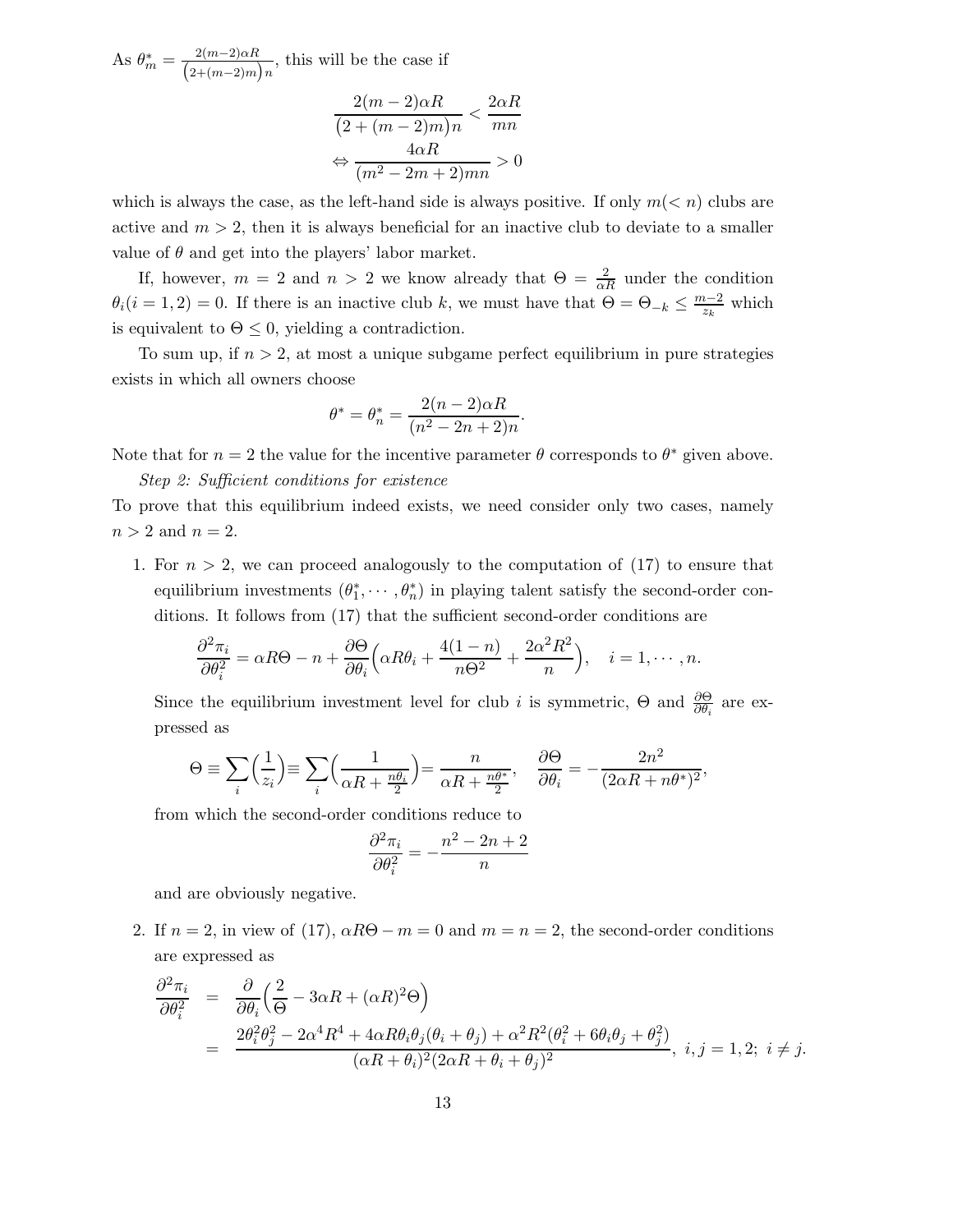Substituting  $\theta_i = -\frac{\alpha R \theta_j}{2\theta_j + \alpha R}$  into equation above, the second-order conditions reduce to

$$
\frac{\partial^2 \pi_i}{\partial \theta_i^2} = -\frac{(2\theta_j+\alpha R)^2}{2(\theta_j+\alpha R)^2} < 0.
$$

Therefore, the sufficient second-order conditions are satisfied.

As the next step, we can apply the incentive parameter  $\theta^*$  for all values of  $n(> 2)$ in the derivation of the equilibrium profits and investment level for each club. First, it follows from  $\theta^*$  and (10) that the equilibrium investment level for each club is given by

$$
t^* = \frac{(m-1)\left(\Theta_{-i}^* - (m-2)\frac{1}{z_i^*}\right)}{c(\Theta^*)^2} = \frac{(n-1)^2 \alpha R}{(n^2 - 2n + 2)c_n}.
$$

Finally, it follows from  $\theta^*$  and (16) that

$$
\pi^* = \frac{1-\alpha}{n}R + \frac{(\Theta_{-i}^* - (m-2)\frac{1}{z_i^*})(\alpha R\Theta^* - (m-1))}{(\Theta^*)^2}
$$

$$
= \frac{((n^2 - 2n + 2) - \alpha(n^2 - 2n + 1))R}{n(n^2 - 2n + 2)},
$$

 $\Box$ 

which is positive for  $\alpha$ , R, and n within their permissible ranges.

It follows from *Lemma* 2 that the number of clubs plays an essential role in the determination of the optimal choice of incentive parameters by the owners. It follows from the properties of  $\theta^*$  that when  $n > 2$  the equilibrium incentive variable is positive, while when  $n = 2$  it is equal to zero. Thus, each owner puts more weight on winning percentage rather than profit in sporting contests with more than two clubs, while in two-club contests each owner forces the manager to maximize profit only. The logic behind this result is roughly as follows: When  $n = 2$  there may be no advantage in precommitment, while when  $n > 2$ there is an advantage. In view of (15), delegating decisions to managers in a strategic situation may be useful for owners as a kind of self-commitment device. Therefore, if each club's objective is to maximize profit only, then no owners gain from the opportunity for precommitment to set non-profit objectives, such as the winning percentage, for their managers.

We now turn to the formal statement of these arguments about precommitment in our model. The following lemma is a particular case of a result in Dixit (1987) where asymmetric contests are also allowed.

**Lemma 3.** *In symmetric n-player sporting contests with payoff function* (5)*, if one club can commit to an observable action before other clubs,*

*1. When* n = 2*, there is no strategic advantage in precommitment to affect future competition.*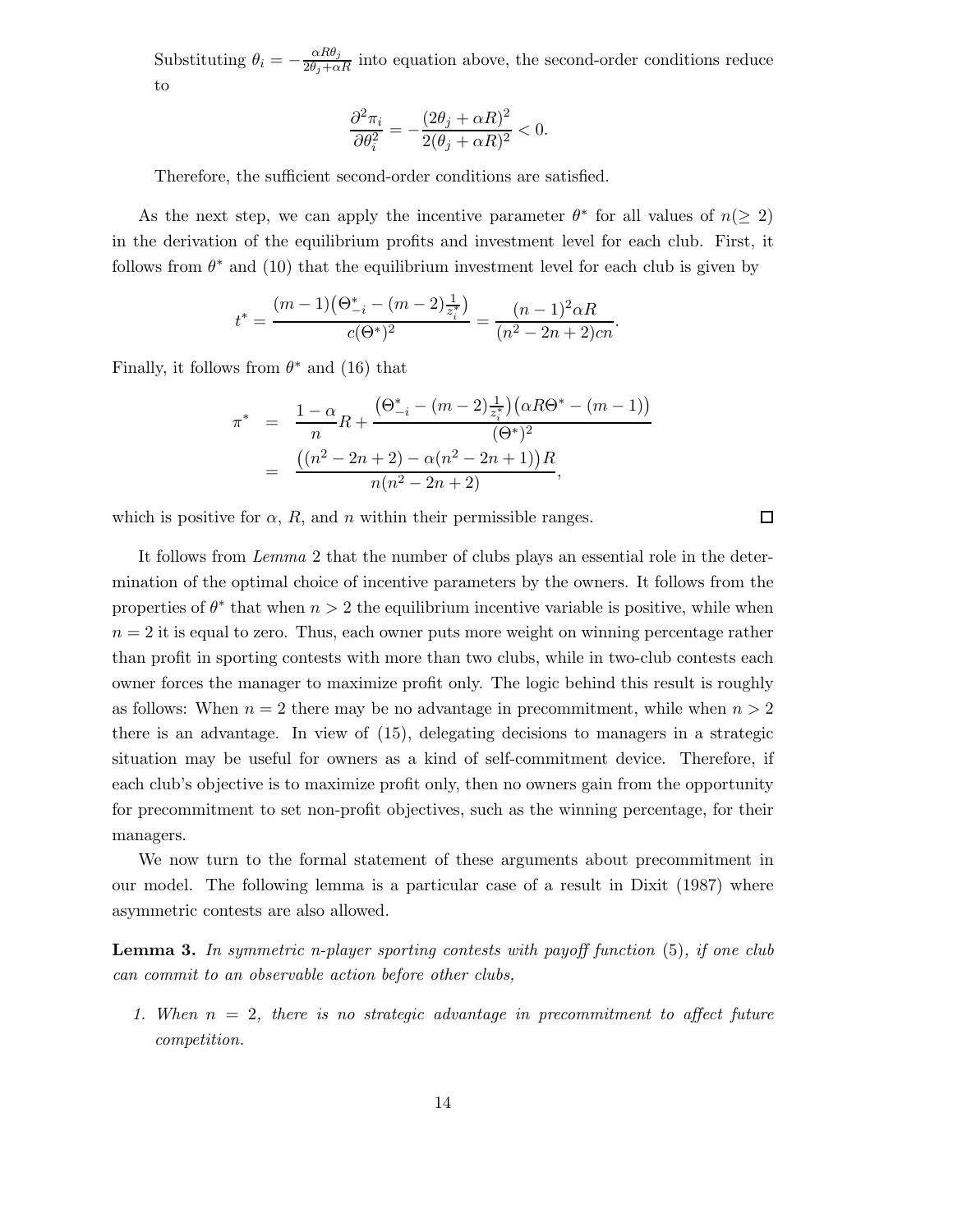### *2. When* n > 2*, there is a strategic advantage in overcommitment to affect future competition.*

*Proof.* Without loss of generality, suppose that club 1 can commit to an action  $t_1$ , observable by all other clubs who then choose their action simultaneously. Then, given  $t_1$ , club  $i(i = 2, \dots, n)$  wants to maximize its profits (5). The first-order condition for this requirement is simply

$$
\frac{\partial \pi_i(t_1, \cdots, t_n)}{\partial t_i} = 0, \quad i = 2, \cdots, n.
$$
\n(19)

We can use these equations to derive the reaction function of club i,  $r_i(t_1)$ . Then club 1's calculation of the rate of change of profit with respect to precommitment is

$$
\frac{d\pi_1}{dt_1} = \frac{\partial \pi_1}{\partial t_1} + \left(\frac{\partial \pi_1}{\partial t_2}\frac{dr_2}{\partial t_1} + \dots + \frac{\partial \pi_1}{\partial t_n}\frac{dr_n}{dt_1}\right)
$$
(20)

At the equilibrium, reaction functions  $r_i(t_1)$  for  $i \neq 1$  are given implicitly by the first-order conditions (19). Hence, to find the right-hand side of equation of (20), differentiate the first-order conditions (19) with respect to  $t_1$  to obtain

$$
\frac{\partial^2 \pi_i}{\partial t_i \partial t_1} + \frac{\partial^2 \pi_i}{\partial t_i \partial t_2} \frac{dr_2}{dt_1} + \dots + \frac{\partial^2 \pi_i}{\partial t_i \partial t_n} \frac{dr_n}{dt_1} = 0, \quad i = 2, \dots, n. \tag{21}
$$

At the symmetric interior Nash equilibrium  $(t_1^n, t_2^n, \dots, t_n^n)$ , it follows from (5) that the derivatives of the profit function are:

$$
\frac{\partial^2 \pi_i}{\partial t_i^2} = \frac{-2\alpha RT_{-i}}{T^3} = \frac{-2(n-1)\alpha R}{n^3(t^n)^2}, \quad i = 2, \dots, n
$$
  

$$
\frac{\partial^2 \pi_i}{\partial t_i \partial t_j} = \frac{T - 2T_{-i}}{T^3} \alpha R = \frac{(2-n)\alpha R}{n^3(t^n)^2}, \quad i, j = 1, \dots, n; \quad i \neq j,
$$

Using equations above, and summing up the  $n-1$  equations (21) gives

$$
(n-1)\frac{\partial^2 \pi_i}{\partial t_i \partial t_j} + \left(\frac{\partial^2 \pi_i}{\partial t_i^2} + (n-2)\frac{\partial^2 \pi_i}{\partial t_i \partial t_j}\right) \left(\frac{dr_2}{dt_1} + \dots + \frac{dr_n}{dt_1}\right) = 0
$$
  

$$
\Rightarrow \left(\frac{dr_2}{dt_1} + \dots + \frac{dr_n}{dt_1}\right) = -\frac{(n-1)\partial^2 \pi_i/\partial t_i \partial t_j}{\partial t_i^2 + (n-2)\partial^2 \pi_i/\partial t_i \partial t_j} = -\frac{(n-1)(n-2)}{n^2 - 2n + 2}
$$

Moreover, since at symmetric Nash equilibrium  $\frac{\partial \pi_1}{\partial t_i} = \frac{-\alpha R}{n^2 t^n} < 0$  for all  $i \neq 1$ , and  $\frac{\partial \pi_1}{\partial t_1} = 0$ , equation (20) evaluated at the symmetric Nash equilibrium  $(t_1^n, t_2^n, \dots, t_n^n)$  is given by

$$
\frac{d\pi_1}{dt_1}\bigg|_{t_i=t^n} = \frac{\partial \pi_1}{\partial t_i} \Big(\frac{dr_2}{dt_1} + \dots + \frac{dr_n}{dt_1}\Big) = \frac{\alpha R}{n^2 t^n} \Big(\frac{(n-1)(n-2)}{n^2 - 2n + 2}\Big)
$$

It then follows from this that if  $n = 2$ , the right-hand side is zero at symmetric Nash equilibrium. Thus, in this case, neither club gains from the opportunity for club to precommit itself. On the other hand, if  $n > 2$ , the right-hand side is positive. Therefore, the symmetric Nash equilibrium cannot be a part of subgame perfect equilibrium when club 1 can commit to an action. That is, there is strategic advantage in commitment to overexertion when  $n > 2$ .

This completes the proof.

 $\Box$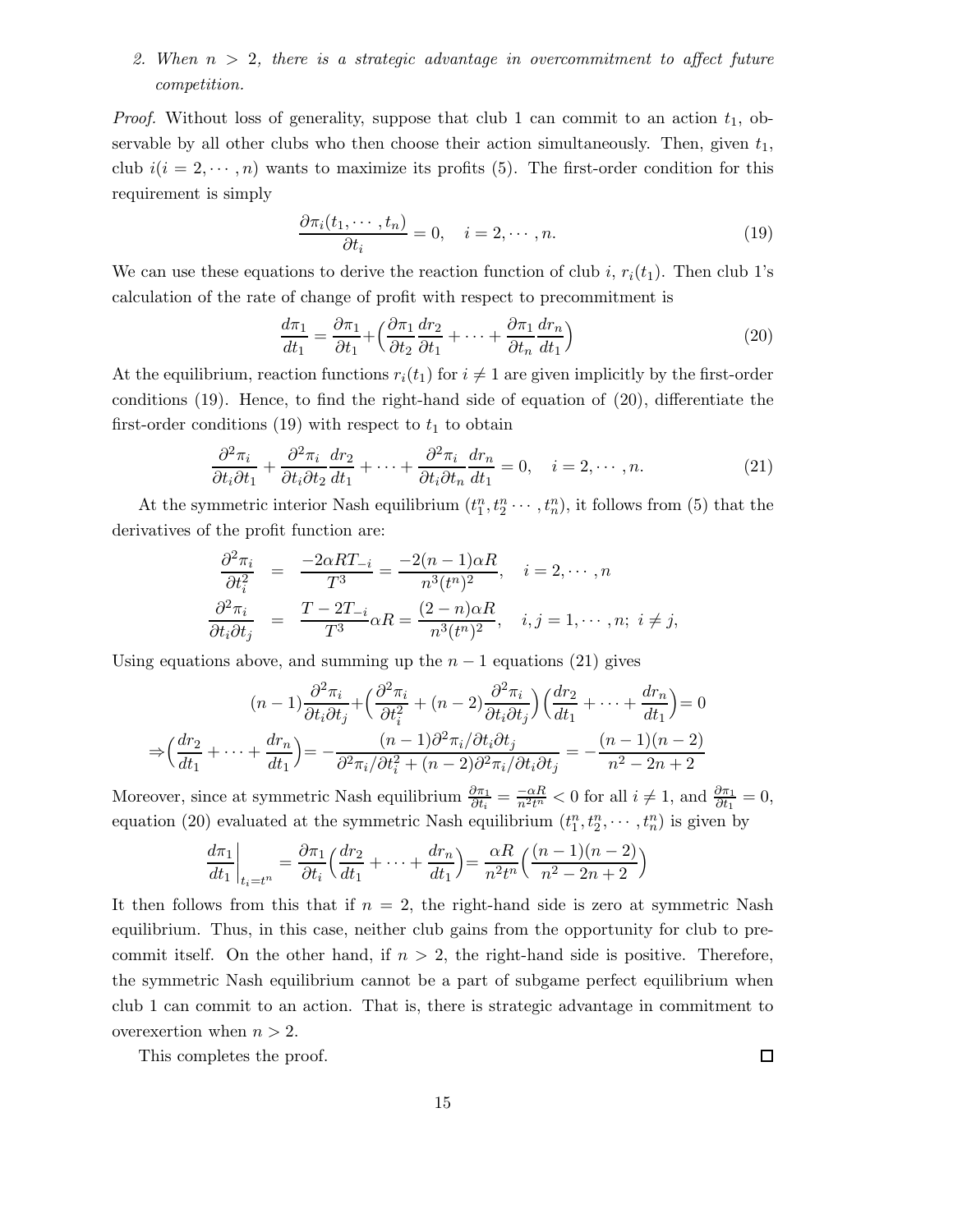It follows from (15) and *Lemma* 3 that with the exception of the two-club case the club i with positive weights on wins earns more profit than the one with profit maximization objective provided that all clubs but i are profit maximizers. However, as shown in *Lemma* 2, when all clubs have equal opportunities to commit themselves to managerial contracts, each owner puts a positive weight on winning percentage in sporting contests with more than two clubs; consequently, it leads to more competition and lower profits. In fact, in view of (10), if each club's objective is to maximize profit only (i.e.,  $\theta_i = 0$  for all i), the investment level in playing talent of each club is given by

$$
\hat{t} = \frac{(n-1)\alpha R}{cn^2}.
$$

Substituting  $\hat{t}$  into (5), the profits of each club are given by

$$
\hat{\pi} = \frac{\left(n - \alpha(n-1)\right)R}{n^2}.
$$

Therefore, it follows from *Lemma* 2 that the difference between profit  $\hat{\pi}$  and profit  $\pi^*$  is

$$
\hat{\pi} - \pi^* = \frac{(n-1)(n-2)\alpha R}{(2 + (n-2)n)n^2} > 0, \text{ for } n > 2.
$$

Hence, if all clubs jointly adopt the profit maximizing objective, then the clubs would be better off. However, in view of  $(15)$  and *Lemma* 3, when  $n > 2$  the profit maximization objective is not incentive compatible from each club's point of view.

Thus, we can summarize these arguments as follows.

**Proposition 1.** *Suppose that the league is made up of*  $n(n \geq 2)$  *clubs in which each club consists of an owner and its manager who are both risk neutral. Then the profit maximizing owners set sporting objectives other than profits, such as the winning percentage, for their managers in the league with more than two clubs, while in the two-club case the profit maximizing owners set the profit maximization objective for their managers.*

It follows from *Proposition* 1 that sports clubs are maximizing a linear combination of profits and wins in order to maximize clubs' profits for  $n > 2$ ; on the other hand for  $n = 2$ , they maximize profit only. Thus, our discussion of this proposition shows that sports clubs will behave as utility maximizers, while keeping the profit maximizing objective at the level of owners. Put differently, owners may find that the best way to maximize profit is to set sporting objectives at the club level. To give a further argument about the characteristic of club objectives, we concentrate on not two clubs but  $n(> 2)$  clubs in what follows.

In the theoretical literature that addresses the performance of sporting leagues and the impact of different regulations, most studies start from a model with each club's hypothesized mode of behavior being *constant*: Clubs are supposed to maximize either their profits, winning percentage or a linear combination of profits and wins. However, it follows from *Lemma 2* that each club's optimal mode of behavior will depend on revenue sharing arrangements,  $\alpha$ , chosen by the league, because varying the revenue sharing system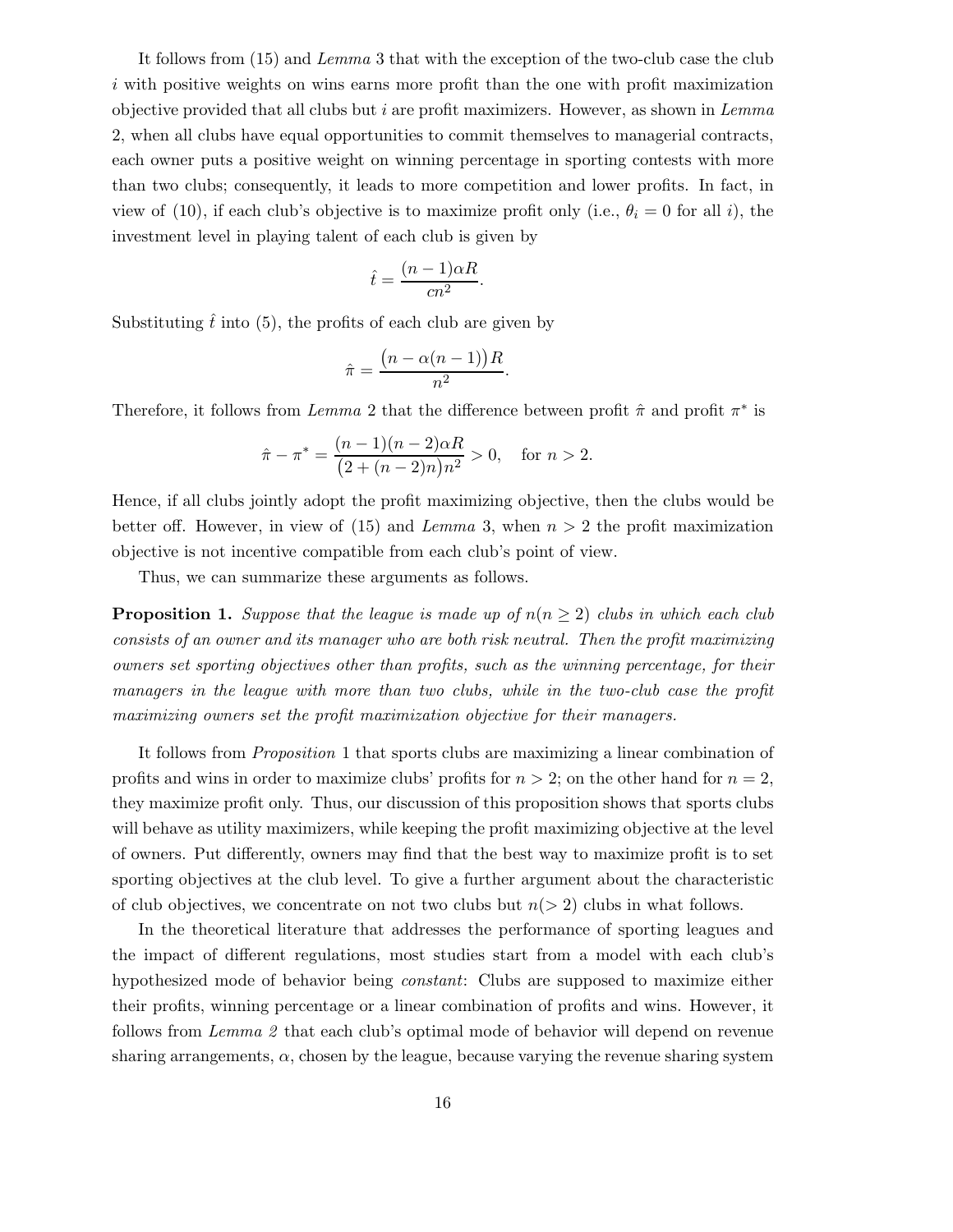influences the objectives of sports clubs. In view of (3), an increase in  $\alpha$  means that revenue sharing arrangements are limited and/or the league authorities choose a performancebased reward scheme, such as sharing broadcasting revenues, in the league. In contrast, as  $\alpha$  decreases, the leagues engage in the leveling of club revenues via revenue sharing arrangements.

From the optimal incentive parameters given by *Lemma* 2, it is easily shown that  $\frac{\partial \theta^*}{\partial \alpha} > 0$  for  $n > 2$ . Therefore, as  $\alpha$  increases, owners give an incentive to and put pressure on managers of clubs to win; hence club objectives will be more win oriented. On the other hand, reducing  $\alpha$  via revenue sharing leads clubs to be more profit oriented. The intuition behind this result is the following. If the leagues lack a redistribution mechanism that might lead to equalization of club finances, club's playing success and club's revenues are much more closely related. Then, owners may find that the best way to maximize profits is to win at the club level. In contrast, as a league engages in revenue sharing, the relationship between improvements in club performance and increases in club revenue is weak; consequently, club owners do not have direct financial incentive to win.

Thus, we can summarize these arguments as follows:

**Proposition 2.** *Suppose that the league is made up of* n(n > 2) *clubs in which each club consists of an owner and its manager who are both risk neutral. Revenue sharing arrangements used by the leagues have the impact on club objectives or club manager's incentives as follows:*

- *1. As the league intensifies the leveling of club finances via revenue sharing, club owners will force managers to strive for profits in order to maximize profits.*
- *2. As the league strengthens the correlation between the success of clubs and club revenues by weakening the revenue sharing and/or implementing performance-based reward schemes, club owners will force managers to strive for wins in order to maximize profits.*

It follows from *Proposition* 2 that revenue sharing arrangements by the leagues play an essential role in the club objectives. As already mentioned in the Introduction, revenue sharing arrangements are typically more extensive in the U.S. sports than in European football. For example, broadcasting revenues typically include a performance-related element and a fixed share in Europe. In contrast, in the U.S. traditional leagues, national TV rights are evenly split among the clubs in the leagues without regards to the performance of particular clubs. Therefore, in view of *Proposition* 2, professional sports clubs in European football are more win oriented than in the U.S. sports leagues. This result is quite consistent with empirical observations by Garcua-del-Barrio and Szymanski (2009); that is, behavior of European football clubs seem to closely approximate win maximization. Moreover, this proposition shows why European football clubs are win oriented, even though recent TV revenue growth and the entry of corporations into the sports business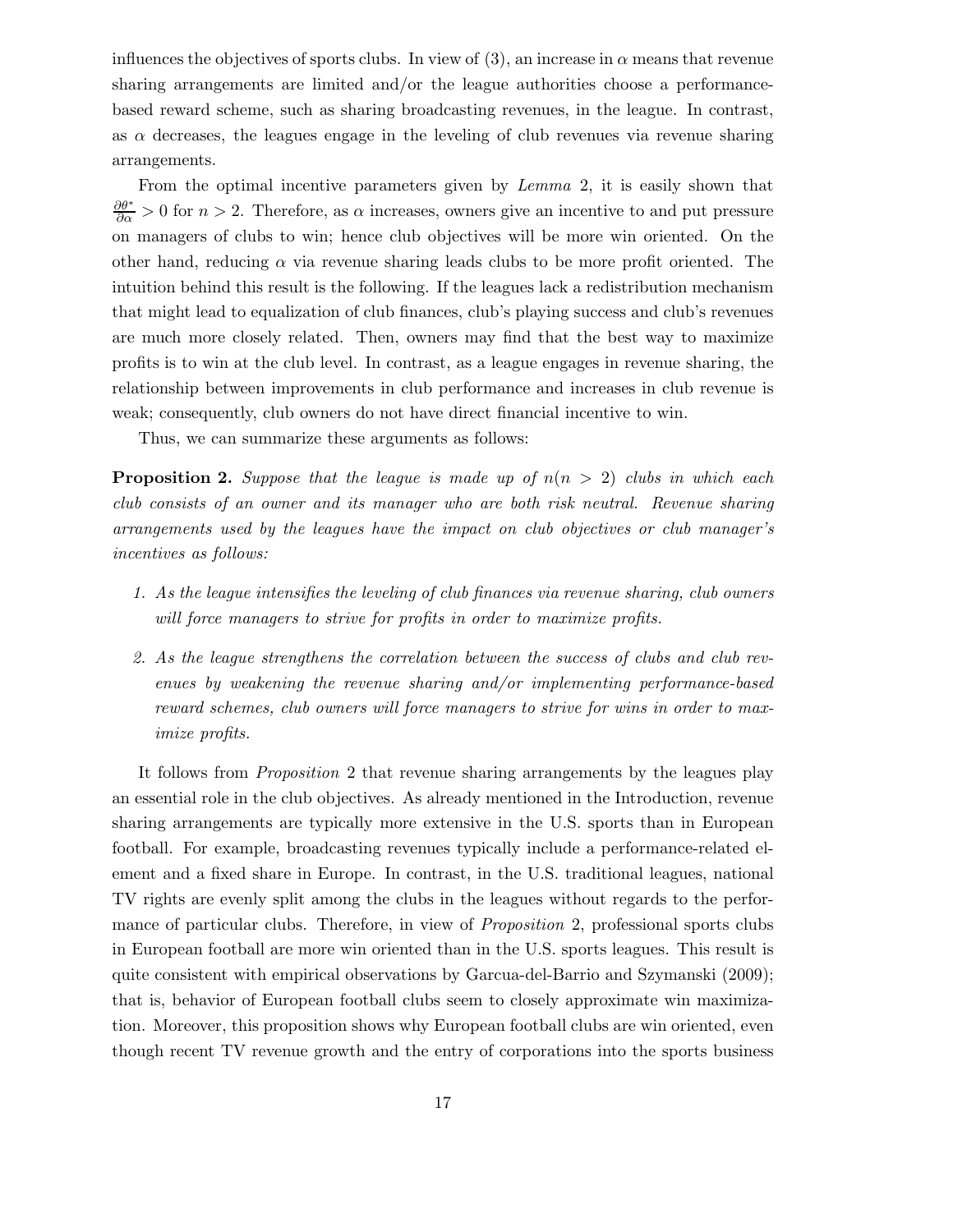might be expected to lead to a great emphasis on profits. It is reasonable to conjecture that objectives of a club may be affected by the organization of sports leagues, while keeping the profit maximizing objective at the level of owners.

It is interesting to note that, in view of *Lemma* 2, as the league strengthens the correlation between the success of clubs and club revenues by removing the arrangements for revenue sharing and/or implementing performance-based reward schemes, the clubs have a strong incentive for higher talent investments, that is,  $\frac{\partial t^*}{\partial \alpha} > 0$ ; on the contrary, the equilibrium profits for each club decline, that is,  $\frac{\partial \pi^*}{\partial \alpha} < 0$ . This result explains why European football clubs still struggle to balance the books, despite the influx of broadcasting income.

It follows from these arguments that our results seem to have validated the conventional sports clubs' behavioral assumptions: Professional sports clubs in the U.S. major leagues are more profit oriented than in European football. However, we should note that the use of revenue sharing schemes by the league can affect the objectives of sports clubs. Thus, if the league changes revenue sharing arrangements, then club objectives may also alter.

## **4 Conclusions**

This paper is intented as a preliminary step in the analysis of the impact of differences in the organization of sports leagues on objectives of professional sports clubs. It presents an n-club sporting contest model in which each club consists of an owner and its manager. We have shown that sports clubs behave as if they are maximizing a utility function which is a linear combination of profits and wins, while keeping the profit maximizing objective at the level of owners. It is also demonstrated that revenue sharing arrangements by the leagues may affect the club objectives. If a league engages in revenue sharing (e.g. U.S. sports leagues), then club objectives are more profit oriented. On the other hand, if a league lacks a redistribution mechanism (e.g. European football leagues), then club objectives are more win oriented even if club owners are profit maximizers. These results seem to be quite consistent with existing empirical observations of club objectives.

Moreover, our analysis can shed some light on the effects of revenue sharing policy. The relation between revenue sharing and competitive balance has been the subject of controversy in the economics of team sports. In theory, it has been recognized that club objectives may affect the success of revenue sharing policy to promote competitive balance. However, in view of our results, league authorities should recognize that revenue sharing arrangements also have an influence on club objectives.

Further research may take the following directions. First, our model has assumed that given the separation of management from ownership in professional sports clubs, the profit maximizing owners set goals for managers to pursue, and its managers pursue the given goal by choosing their clubs' investment level in playing talent. These enable us to simplify our analysis and to derive interesting results. As mentioned in the Introduction,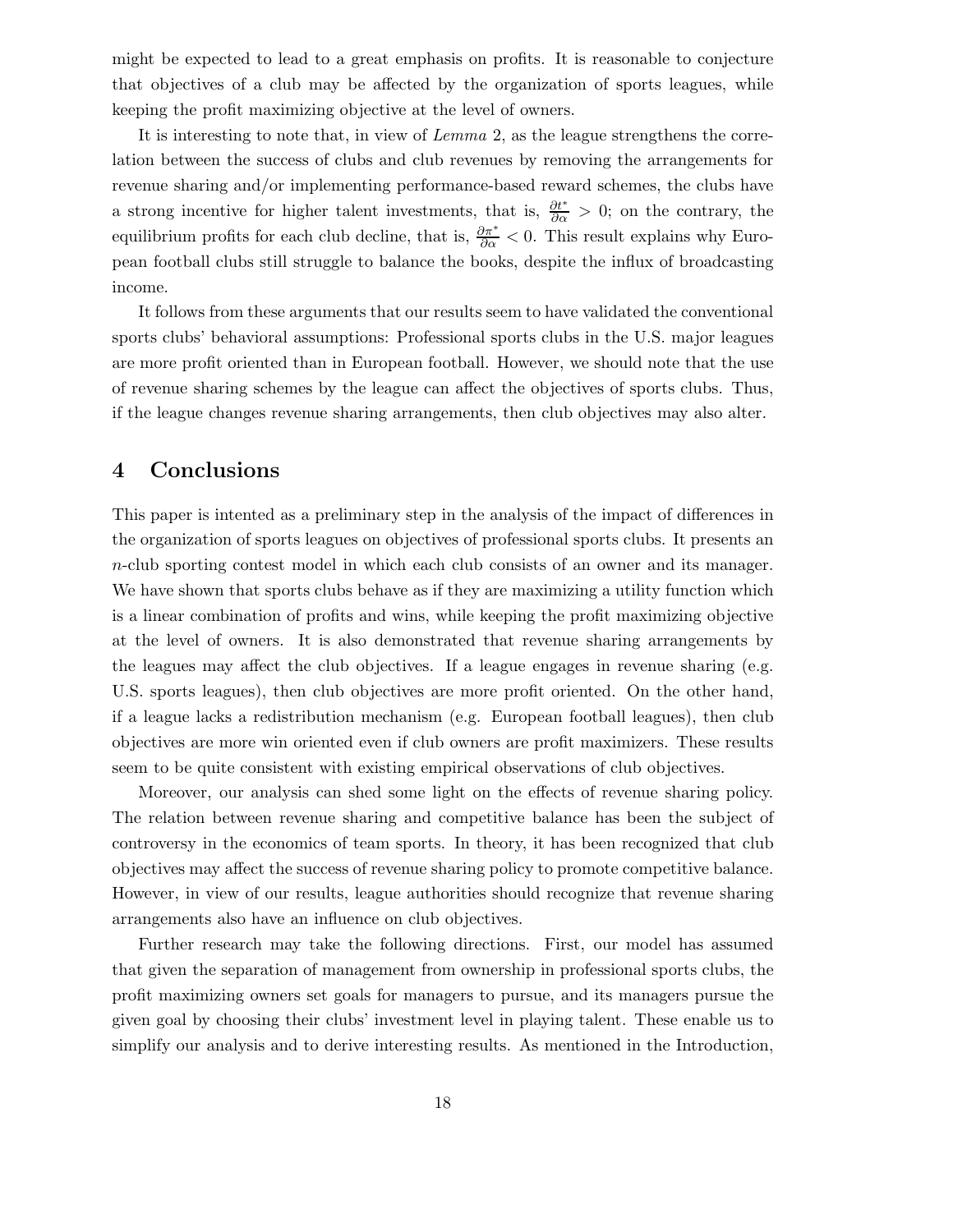profit maximization hypothesis will be plausible as a first approximation of the objective of club owner in recent years. However, the ownership of football clubs is more complex. For example, Real Madrid in Spain is mutually owned by 50, 000 members, most of them ordinary supporters who elect a president to run the club. Under this structure of ownership, it may be reasonable to suppose that regardless of the revenue sharing scheme, the committee of a club is willing to sacrifice profit for the prestige of winning. Hence, firstly we would like to extend our analysis in the presence of this different type of ownership structure of clubs. Second, the present model does not consider the difference in the size of the market in which a club operates. When we try to extend our model to include the difference of the size of the market among the big clubs and the small clubs, different results may be obtained. Although this extension will be of interest, an analysis of this problem will form the basis of our future research.

## **References**

- [1] Alexander, D. L. (2001), "Major league baseball: monopoly pricing and profitmaximizing behavior", *Journal of Sports Economics*, **2**, pp.241-255.
- [2] Andreff, W. and P. D. Staudohar (2000), "The evolving European model of professional sports finance ", *Journal of Sports Economics*, **1**, pp.257-276.
- [3] Cornes, R. and R. Hartley (2005), "Asymmetric contests with general technologies", *Economic Theory*, **26**, pp.923-946.
- [4] Dietl, H. M., E. Frank, and M. Lang (2008), "Overinvestment in team sports leagues: a contest theory model", *Scottish Journal of Political Economy*, **55**, pp.353-368.
- [5] Dixit, A. (1987), "Strategic behavior in contests", *American Economic Review*, **77**, pp.891-898.
- [6] Eckard, E. (2006), "Comment: professional team sports are only a game: the walrasian fixed-supply conjecture model, contest-nash equilibrium, and the invariance principle", *Journal of Sports Economics*, **7**, pp.234-239.
- [7] Ferguson, D. D., K. G. Stewart, J. C. H. Jones and A. Le Dressay (1991), "The pricing of sports events: do team maximize profit ?", *Journal of Industrial Economics*, **39**, pp.279-310.
- [8] Fershtman, C. and K. L. Judd (1987), "Equilibrium incentives in oligopoly", *American Economic Review*, **77**, pp.927-940.
- [9] Fort, R. and J. Quirk (1995), "Cross-subsidization, incentives, and outcomes in professional team sports leagues", *Journal of Economic Literature*, **33**, pp.1265-1299.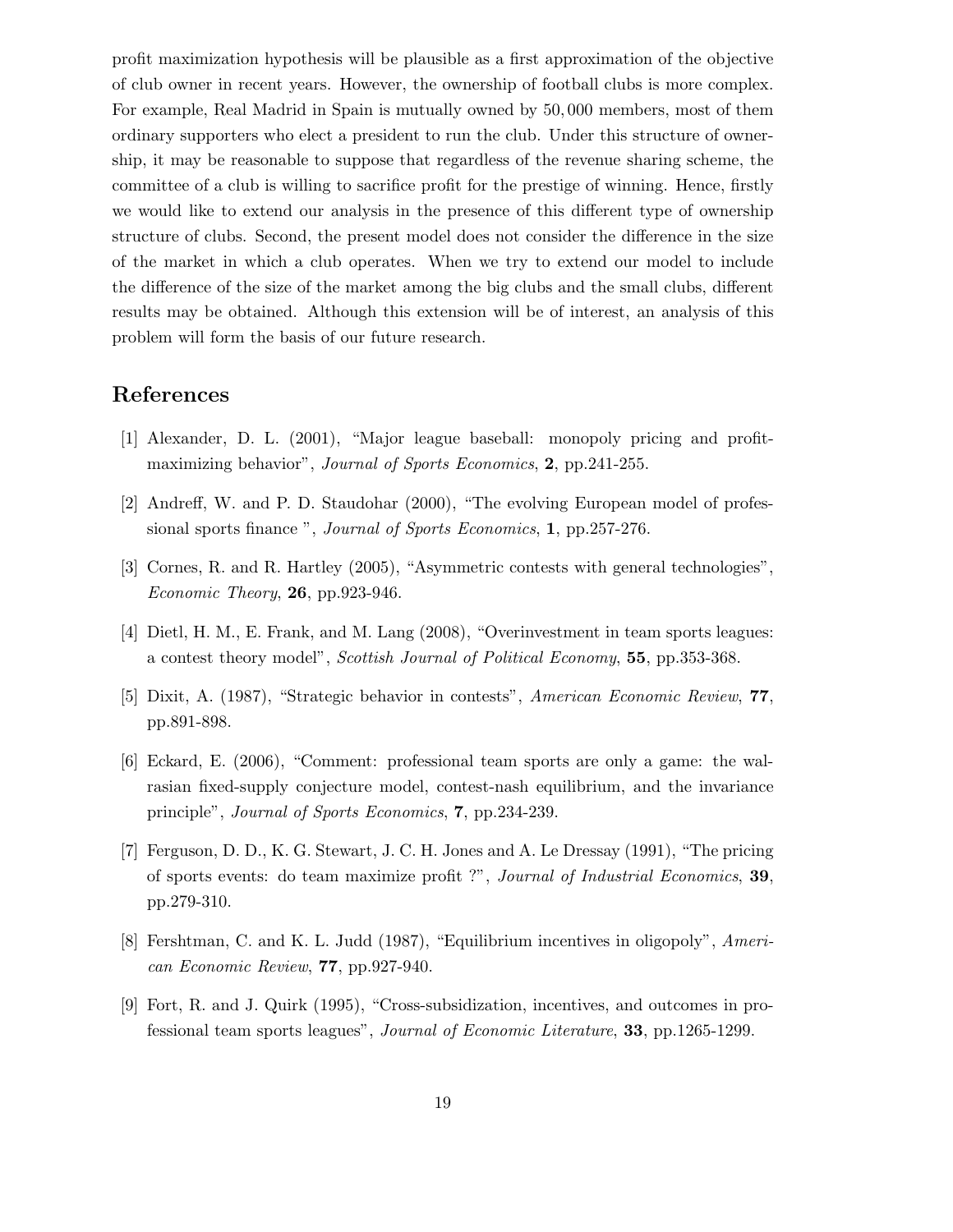- [10] Fort, R. (2000), "European and North American sports differences (?)", *Scottish Journal of Political Economy*, **47**, pp.431-455.
- [11] Garcia-del-Barrio, P. and S. Szymanski (2009), "Goal! profit maximization versus win maximization in soccer", *Review of Industrial Organization*, **34**, pp.45-68.
- [12] Hoehn, T. and S. Szymanski (1999), "The Americanization of European football", *Economic Policy*, **14**, pp.203-240.
- [13] Késenne, S. (1996), "League management in professional team sports with win maximizing clubs", *European Journal for Sports Management*, **2**, pp.14-22.
- [14] Késenne, S. (2000), "Revenue sharing and competitive balance in professional team sports", *Journal of Sports Economics*, **1**, pp.56-65.
- [15] K´esenne, S. (2007), *The Economic Theory of Professional Team Sports-An Analytical Treatment*, Cheltenham, United Kingdom: Edward Elgar.
- [16] Kräkel, M. and D. Sliwka (2006), "Strategic delegation and mergers in oligopolistic contests", *Journal of Economics and Business*, **58**, pp.119-136.
- [17] Rascher, D. (1997), "A model of a professional sports league", in W. Hendricks (ed.), *Advances in the Economics of Sports*, vol.2, Greenwich and London: JAI Press, pp. 27-76.
- [18] Rottenberg, S. (1956), "The baseball players' labor market", *Journal of Political Economy*, **64**, pp.242-258.
- [19] Schmalensee, R. (1976), "A model of promotional competition in oligopoly", *Review of Economic Studies*, **43**, pp.493-507.
- [20] Sklivas, S. D. (1987), "The strategic choice of managerial incentives", *RAND Journal of Economics*, **18**, pp.452-458.
- [21] Sloane, P. J. (1971), "The economics of professional football: the football club as a utility maximiser", *Scottish Journal of Political Economy*, **7**, pp.121-146.
- [22] Szymanski, S. (2003), "The economics design of sorting contests", *Journal of Economic Literature*, **41**, pp.1137-1187.
- [23] Szymanski, S. (2004), "Professional team sports sre only a game: the walrasian fixedsupply conjecture model, contest-nash equilibrium, and the invariance principle", *Journal of Sports Economics*, **5**, pp.111-126.
- [24] Szymanski, S. and S. Késenne (2004), "Competitive balance and gate revenue sharing in team sports", *Journal of Industrial Economics*, **52**, pp.165-177.